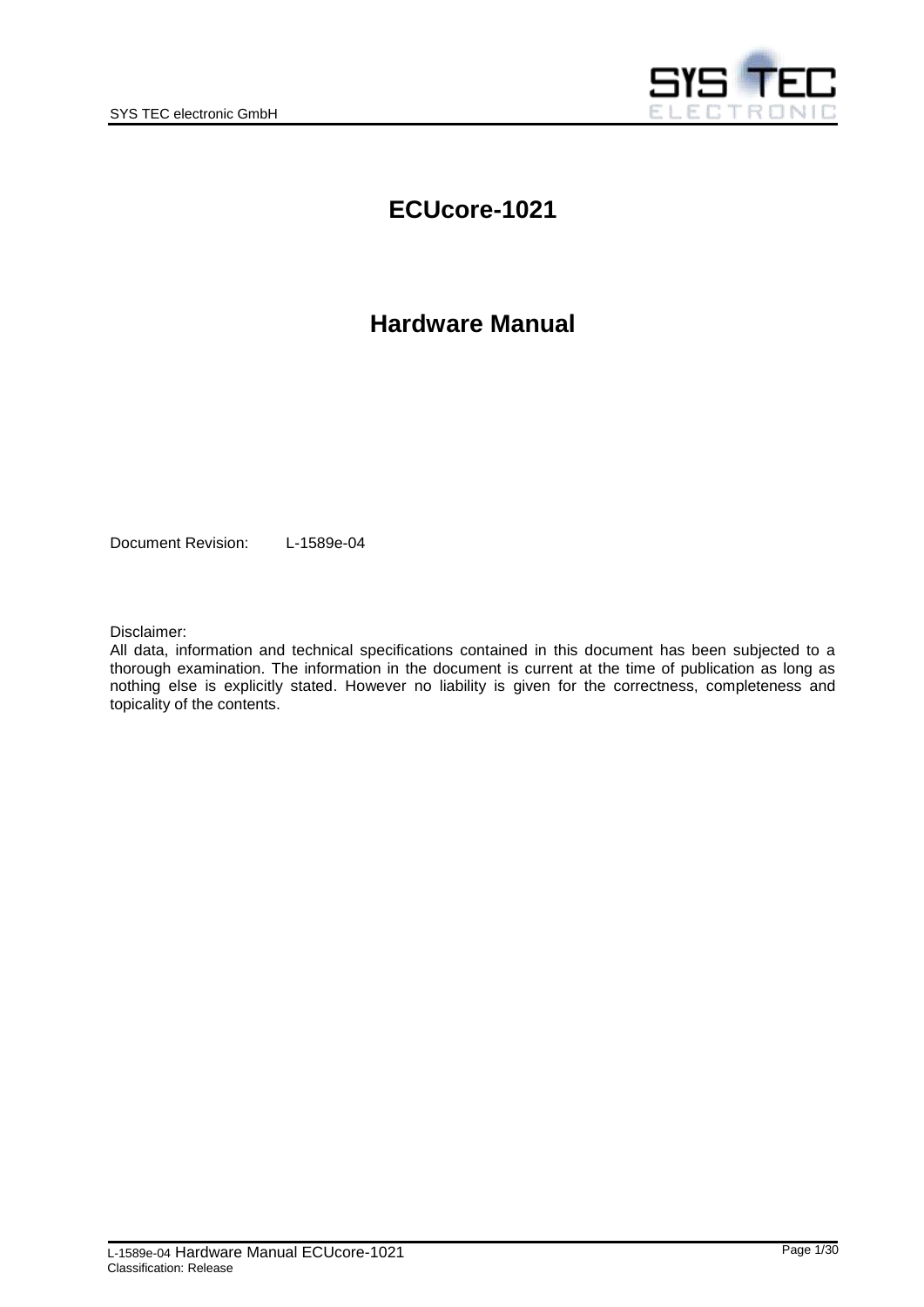

# **Revision History**

| <b>Version</b> | Date       | <b>Changes</b>                                                                                                                                                                                                                                                                                                                                                                                 |  |
|----------------|------------|------------------------------------------------------------------------------------------------------------------------------------------------------------------------------------------------------------------------------------------------------------------------------------------------------------------------------------------------------------------------------------------------|--|
| 01             | 17.09.2014 | Created (Module revision 4377.0)                                                                                                                                                                                                                                                                                                                                                               |  |
| 02             | 17.03.2015 | Changes to module revision 4377.1 added:<br>- Pin connector: Signal IFC_AD15 and FTM2_EXTCLK can be supported<br>now (optional order number) (sec. 2.4.2)<br>- USB3.0: AC coupling capacitors are supported on-board (sec. 3.5)<br>- SDC: Feature set of SDC corrected. (sec. 3.12)<br>- DSM: This feature is prepared for future use, but not supported in the latest<br>version. (sec. 3.13) |  |
| 03             | 11.03.2016 | - Block diagram changed<br>- Freescale changed to NXP<br>- sec. 4 (Application Carrier Board) added                                                                                                                                                                                                                                                                                            |  |
| 04             | 23.01.2017 | Alternate pin names of IFC interface are added to Table 5 and Table 6.                                                                                                                                                                                                                                                                                                                         |  |
|                |            |                                                                                                                                                                                                                                                                                                                                                                                                |  |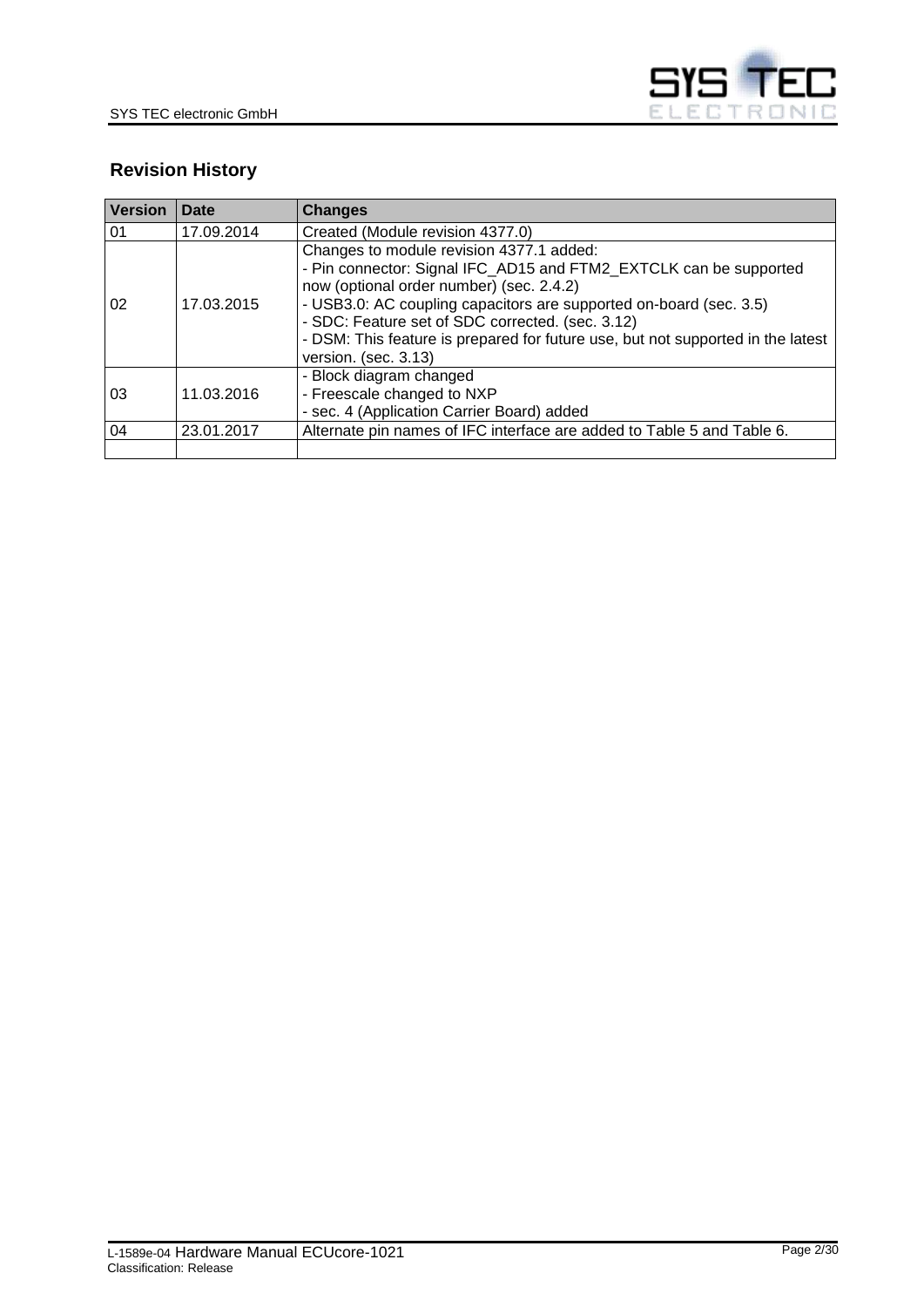

# <span id="page-2-0"></span>**List of Abbreviations**

| ADC           | Analog digital converter                                                     |
|---------------|------------------------------------------------------------------------------|
| AI            | Analog Input                                                                 |
| AO            | <b>Analog Output</b>                                                         |
| <b>BSP</b>    | <b>Board Support Package</b>                                                 |
| CAN           | Controller Area Network (according to ISO 11898-1:2003 and ISO 11898-2:2003) |
| <b>CPU</b>    | <b>Central Processing Unit</b>                                               |
| <b>DSM</b>    | Deep Sleep Mode                                                              |
| <b>EEPROM</b> | Electrically Erasable Programmable Read-Only Memory                          |
| eMMC          | embedded Multimedia card                                                     |
| EN            | European Norm                                                                |
| ETH           | Ethernet                                                                     |
| FB.           | <b>Function Block</b>                                                        |
| GB            | Giga Byte (1024 x 1MB)                                                       |
| Gb            | Giga bit                                                                     |
| GbE           | <b>Gigabit Ethernet</b>                                                      |
| <b>GND</b>    | Ground Reference potential                                                   |
| <b>GPIO</b>   | General Purpose Input Output                                                 |
| HW            | Hardware                                                                     |
| <b>IEC</b>    | International Electro technical Commission                                   |
| I/O<br>$I^2C$ | Input/Output                                                                 |
| $I^2S$        | Inter-integrated circuit                                                     |
| kB.           | Integrated Interchip Sound<br>Kilo Byte (1024 byte)                          |
| MAC           | Media Access Controller (e.g. Ethernet controller)                           |
| MВ            | Mega Byte $(1024 \times 1kB)$                                                |
| MDI.          | Media Dependent Interface                                                    |
| nc            | not connected                                                                |
| <b>OS</b>     | <b>Operating System</b>                                                      |
| <b>PCB</b>    | <b>Printed Circuit Board</b>                                                 |
| <b>PDO</b>    | Process Data Object                                                          |
| <b>PMIC</b>   | Power Management Integrated Circuit                                          |
| <b>PLC</b>    | Programmable Logical Controller                                              |
| <b>PWM</b>    | <b>Pulse Width Modulation</b>                                                |
| <b>RAM</b>    | Random-Access Memory                                                         |
| RGMII         | Reduced Gigabit Media-Independent Interface                                  |
| <b>ROM</b>    | Read-Only Memory                                                             |
| <b>RTC</b>    | <b>Real Time Clock</b>                                                       |
| RX            | Receive                                                                      |
| SAI           | Synchronous Audio Interface                                                  |
| SD            | Secure Digital                                                               |
| <b>SDC</b>    | <b>System Diagnostics Controller</b>                                         |
| sec           | Seconds                                                                      |
| <b>SGMII</b>  | Serial Gigabit Media-Independent Interface                                   |
| <b>SIO</b>    | Serial Input Output                                                          |
| <b>SIL</b>    | Safety integrity level                                                       |
| <b>SPI</b>    | Serial Peripheral Interface                                                  |
| SW            | Software                                                                     |
| tbd           | to be defined                                                                |
| ТX            | Transmit                                                                     |
| <b>UART</b>   | Universal Asynchronous Receiver Transmitter                                  |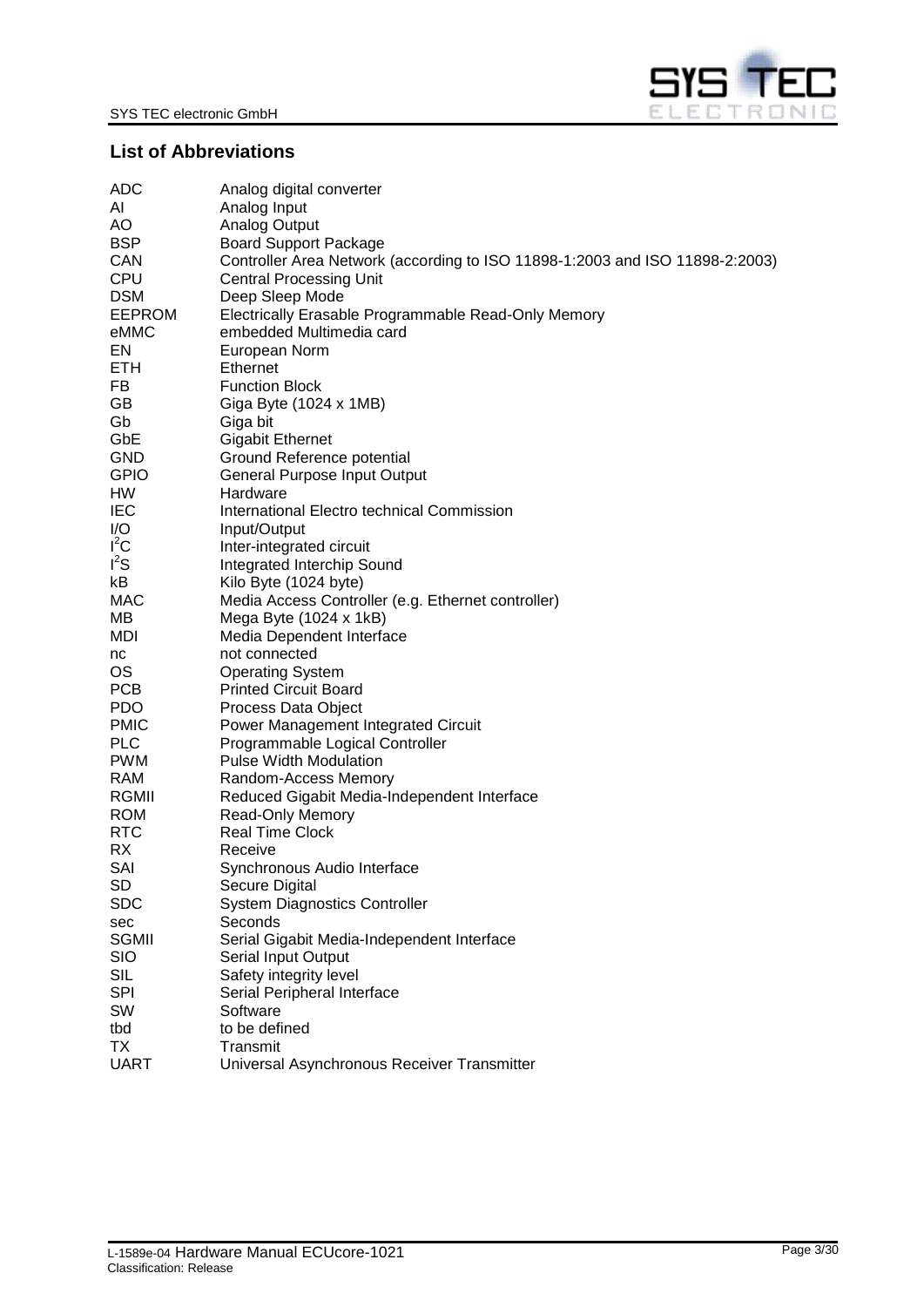

## **Contents**

| 1            |  |
|--------------|--|
| $\mathbf{2}$ |  |
| 2.1          |  |
| 2.2          |  |
| 2.3          |  |
| 2.4          |  |
| 2.4.1        |  |
| 2.4.2        |  |
| 2.5          |  |
| 3            |  |
| 3.1          |  |
| 3.2          |  |
| 3.3          |  |
| 3.4          |  |
| 3.5          |  |
| 3.6          |  |
| 3.7<br>3.8   |  |
| 3.9          |  |
| 3.10         |  |
| 3.11         |  |
| 3.12         |  |
| 3.12.1       |  |
|              |  |
| 3.13         |  |
| 3.14         |  |
| 4            |  |
| 5            |  |

# <span id="page-3-0"></span>**List of Tables**

| Table 3: Overview to primary and alternative signal functions of LS1021A signal groups  13 |  |
|--------------------------------------------------------------------------------------------|--|
|                                                                                            |  |
|                                                                                            |  |
|                                                                                            |  |
|                                                                                            |  |
|                                                                                            |  |
|                                                                                            |  |
|                                                                                            |  |
|                                                                                            |  |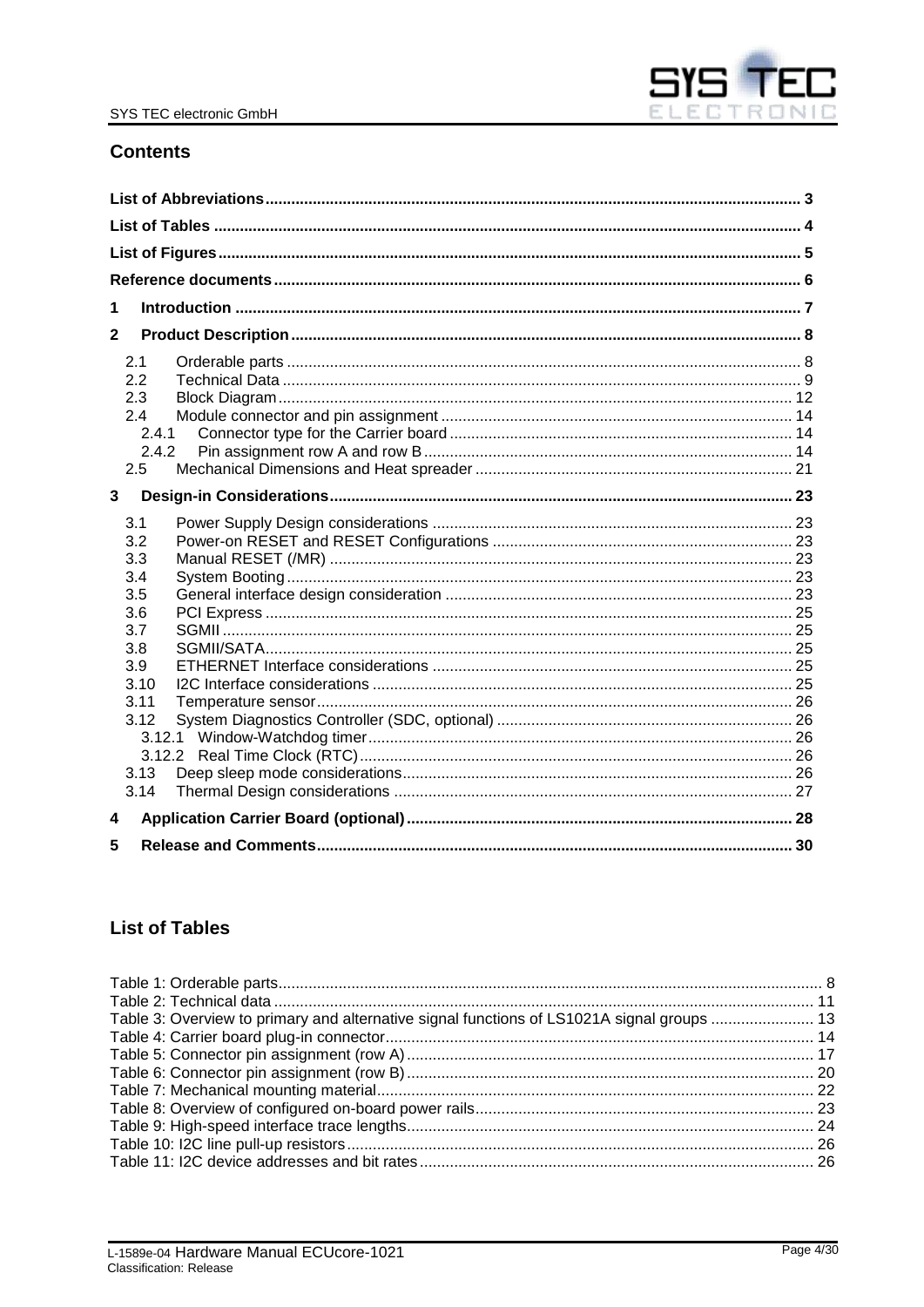

# <span id="page-4-0"></span>**List of Figures**

| Figure 2: Module dimension and location of Module connector on Carrier Board 21 |  |
|---------------------------------------------------------------------------------|--|
|                                                                                 |  |
|                                                                                 |  |
|                                                                                 |  |
|                                                                                 |  |
|                                                                                 |  |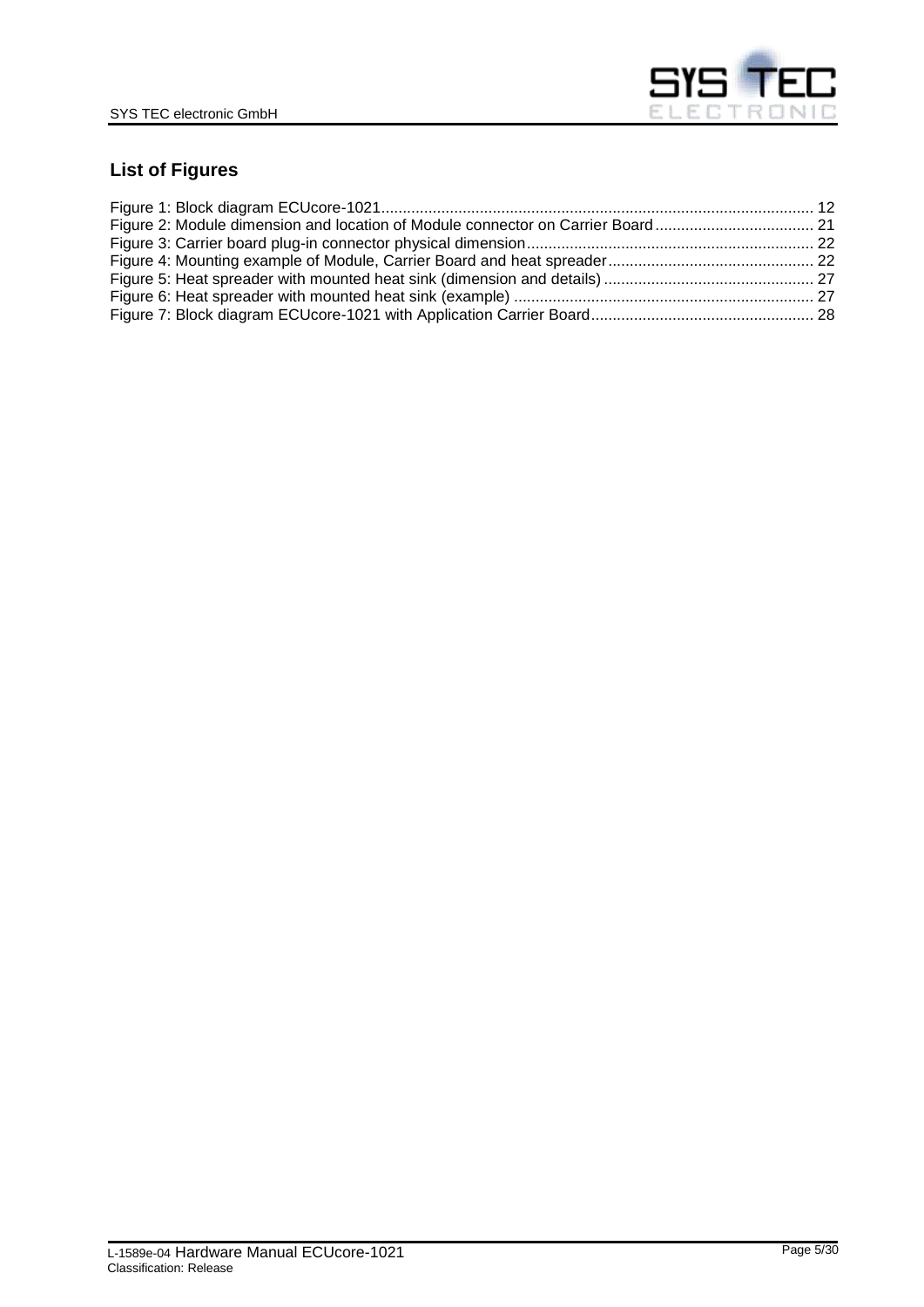

### <span id="page-5-0"></span>**Reference documents**

- **/1/** NXP: LS1021A Reference Manual
- **/2/** NXP: LS1021A Data Sheet
- <span id="page-5-1"></span>**/3/** PCIMG: COMExpress Carrier Design Guide Rev.2.0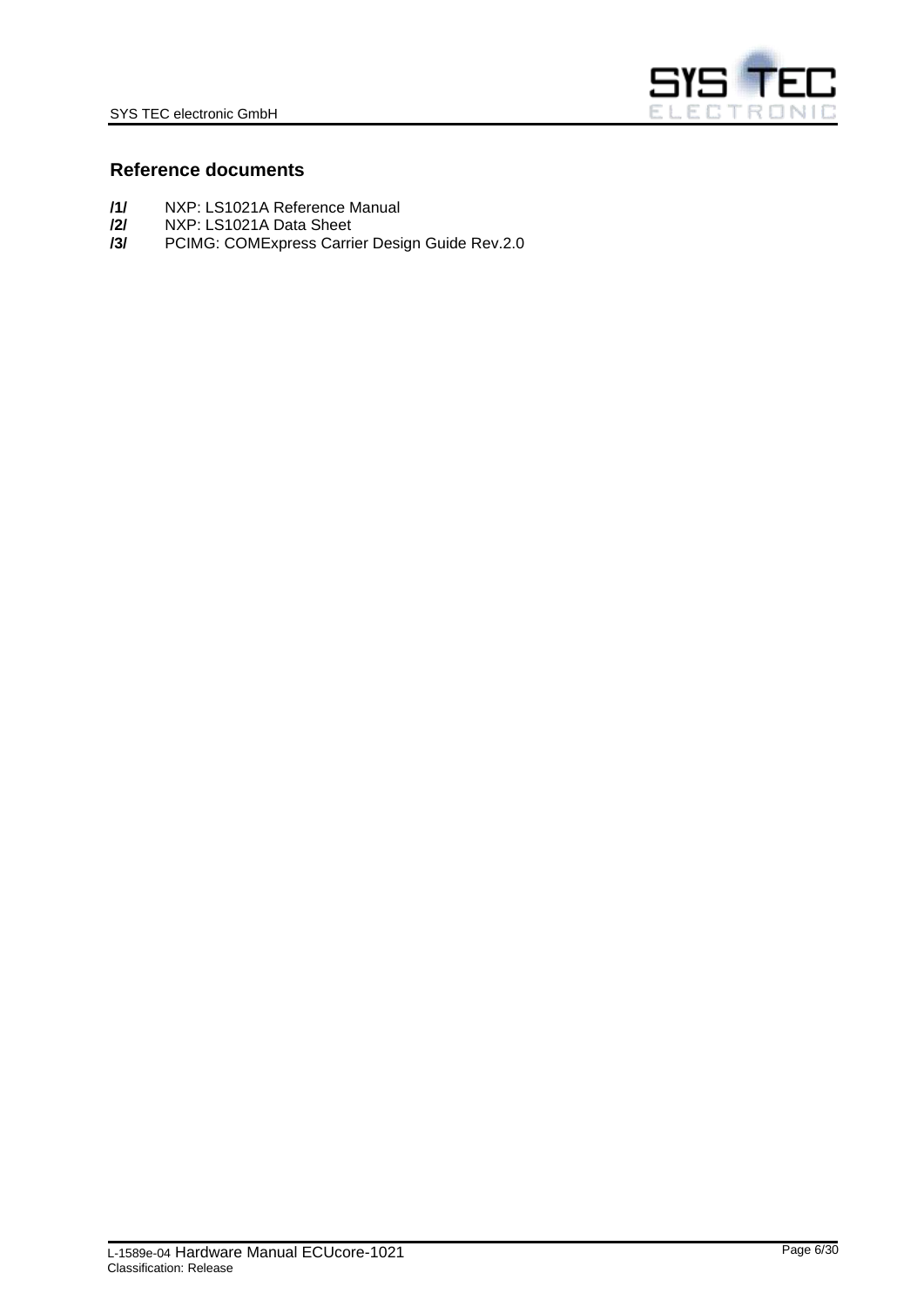

### <span id="page-6-0"></span>**1 Introduction**

The ECUcore-1021 is a System On Module (SOM) based on NXP QorIQTM LS1021A. The LS1021A offers a high density of communication and I/O interfaces combined on a single chip. This enables the customer to configure the chip and define the arrangement of the interfaces on the connector independently. This flexibility enables to use the ECUcore-1021 in a wide variety of application scenarios; from simple HMI to a complex network device.

Compared to similar CPUs, the used processor provides high performance at comparatively lower power dissipation. It can usually be used at higher temperatures in industrial environment without active cooling. This not only reduces the needed board space and makes the module very compact, but also is costeffective.

The error-correcting code can be integrated as placement-option in series production, so the automatic error detection and correction is done by hardware.

To further increase the reliability of the module, there is the following diagnosis functions integrated:

- RTC (real-time clock)
- Temperature Monitoring
- Firmware Protection (optional)
- 1x ADC (optional)
- Independent Window Watchdog (optional)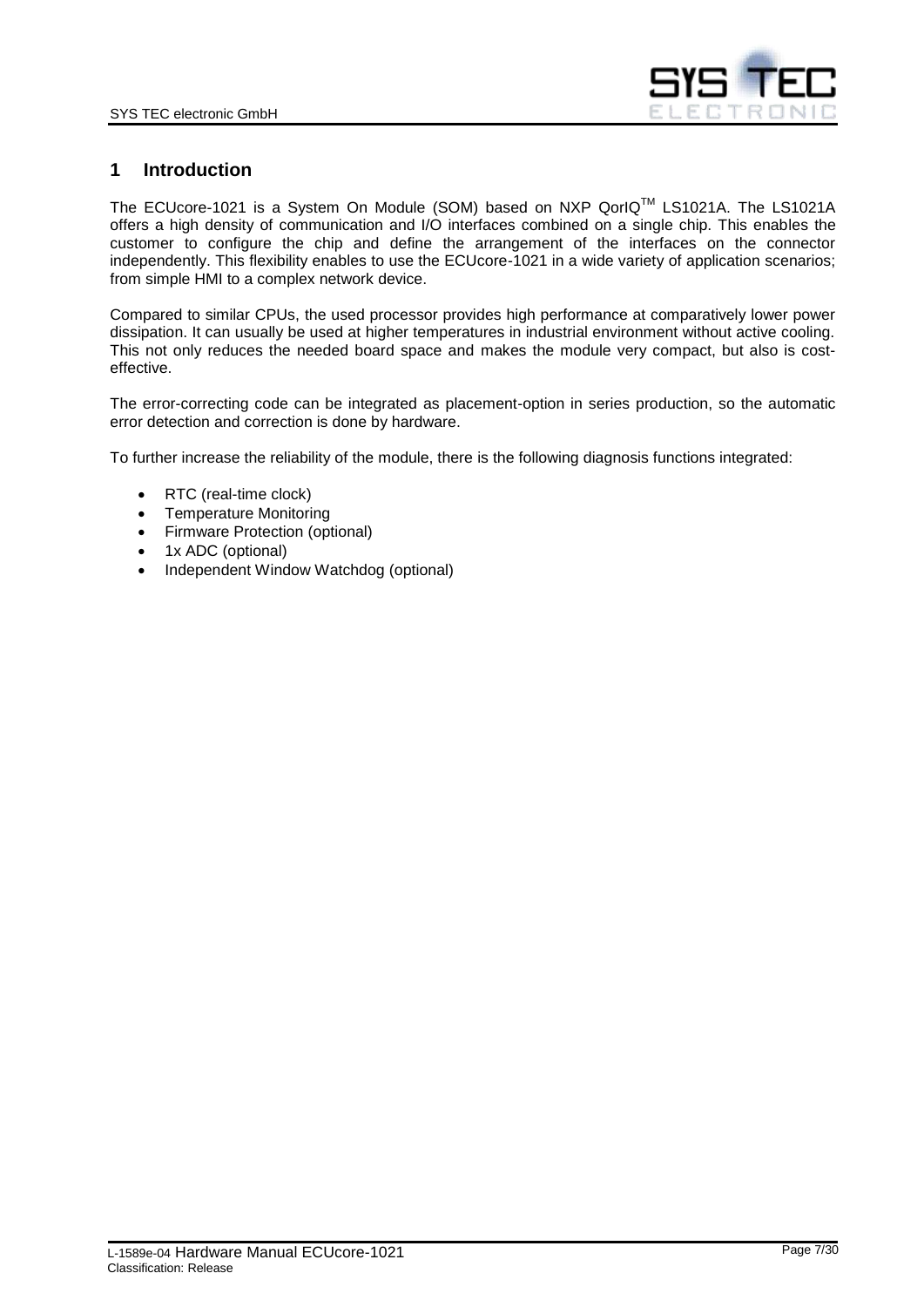

# <span id="page-7-0"></span>**2 Product Description**

### <span id="page-7-1"></span>**2.1 Orderable parts**

| Part number | <b>Product name</b> | Feature                                                       | <b>Notes</b> |
|-------------|---------------------|---------------------------------------------------------------|--------------|
| 4001046     | ECUcore-1021 (1GB)  | LS1021A, 1GB DDR3L, 128MB Flash, - GPCM8/GASIC8               |              |
|             |                     | $40/+85^{\circ}$ C                                            | Support only |
| tbd         | ECUcore-1021 (1GB)  | LS1021A, 1GB DDR3L, 128MB Flash, - SPI1 controller            |              |
|             |                     | 40/+85°C with support for GPCM with 16bit   is not available. |              |
|             |                     | multiplexed address/data bus Interface                        |              |

<span id="page-7-2"></span>Table 1: Orderable parts

Options: Additional ECC-RAM and/or support for Profibus baud rate of 12MBaud on request.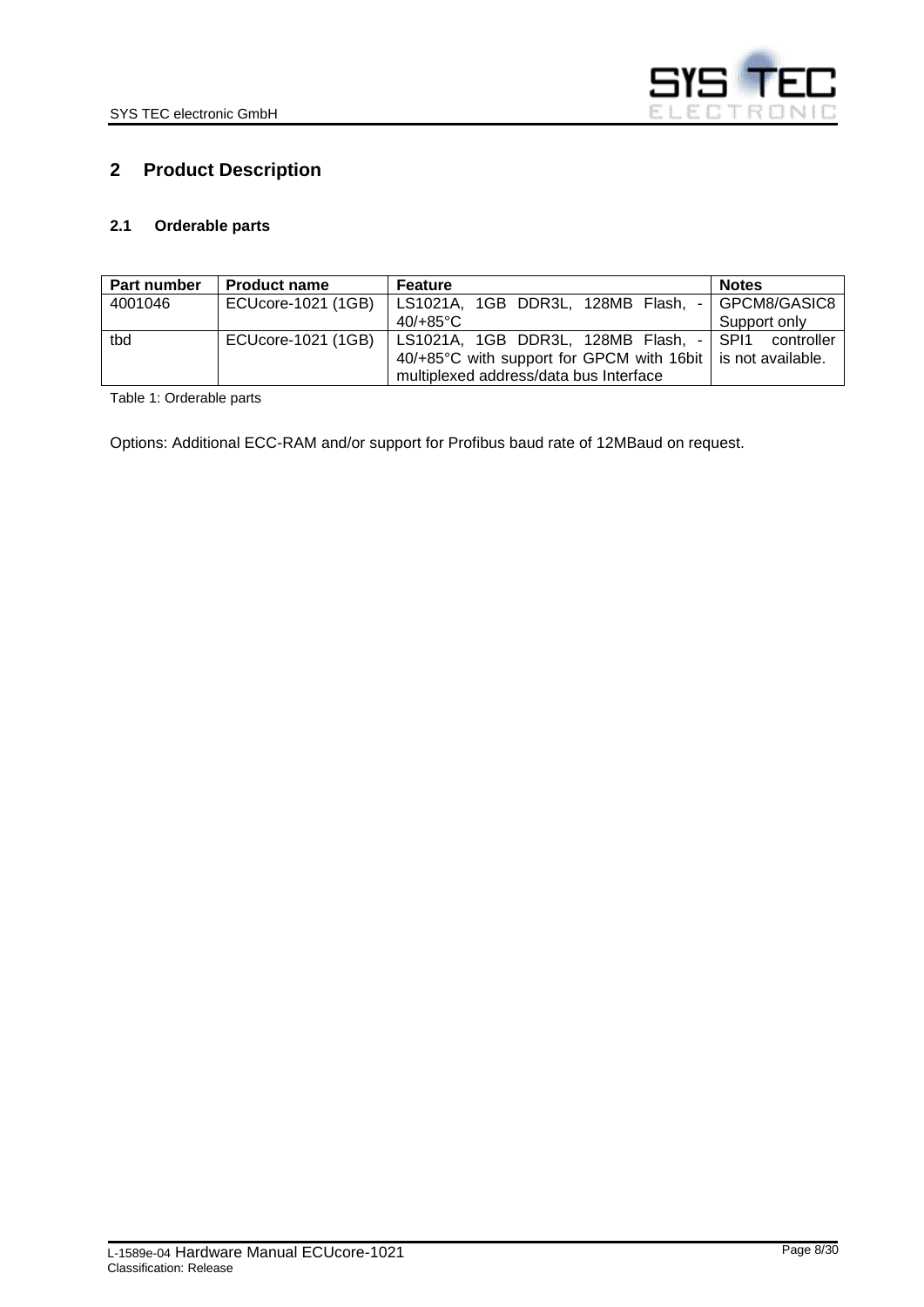

### <span id="page-8-0"></span>**2.2 Technical Data**

| <b>CPU core</b> |  |
|-----------------|--|
|                 |  |

| Processor           | NXP QorlQ LS1021A                                                                                                                                                                                                      |
|---------------------|------------------------------------------------------------------------------------------------------------------------------------------------------------------------------------------------------------------------|
|                     | - Dual-core Cortex-A7 (ARM® Cortex®-A7 MPCore<br>compliant with ARMv7-A™ architecture)                                                                                                                                 |
|                     | Each core includes:<br>- 32 Kbyte L1 Instruction Cache (ECC protection)<br>- 32 Kbyte L1 Data Cache (ECC protection)<br>- NEON co-processor<br>- Floating Point (FPU)<br>- QorlQ Trust Architecture and ARM TrustZone® |
|                     | For both cores:                                                                                                                                                                                                        |
|                     | -512 Kbyte unified I/D L2 Cache (ECC protection)                                                                                                                                                                       |
| <b>CPU Clock</b>    | 1GHz each Core                                                                                                                                                                                                         |
| Main memory         | DDR3L-1600MT, 32bit + ECC (optional)<br>1GB (Optional 2GB)                                                                                                                                                             |
| Boot memory         | Quad-SPI NOR-Flash<br>2x64MB                                                                                                                                                                                           |
|                     |                                                                                                                                                                                                                        |
| <b>Mass storage</b> |                                                                                                                                                                                                                        |
| <b>SATA</b>         | 1x SATA3.0 controller                                                                                                                                                                                                  |
| SD-Card             | 1x interface for SDHC/MMC/eMMC                                                                                                                                                                                         |
|                     |                                                                                                                                                                                                                        |
| <b>Connectivity</b> |                                                                                                                                                                                                                        |
|                     | Up to 3x GbE Ethernet (1x on-board GbE-Phy, up to<br>2x SGMII, 1x RGMII)                                                                                                                                               |
| Ethernet            | On-board Phy Feature:<br>- 10/100BASE-TX, 1000BASE-T<br>- Auto-MDI/MDI-X<br>- Auto-Negotiation<br>- Digital Loopback and Analog Remote Loopback<br>mode<br>- LinkMD Cable diagnostics                                  |
| <b>PCI Express</b>  | 2x PCI Express Gen2 controllers                                                                                                                                                                                        |
| USB-Host            | 1x USB3.0 controller with integrated Phy                                                                                                                                                                               |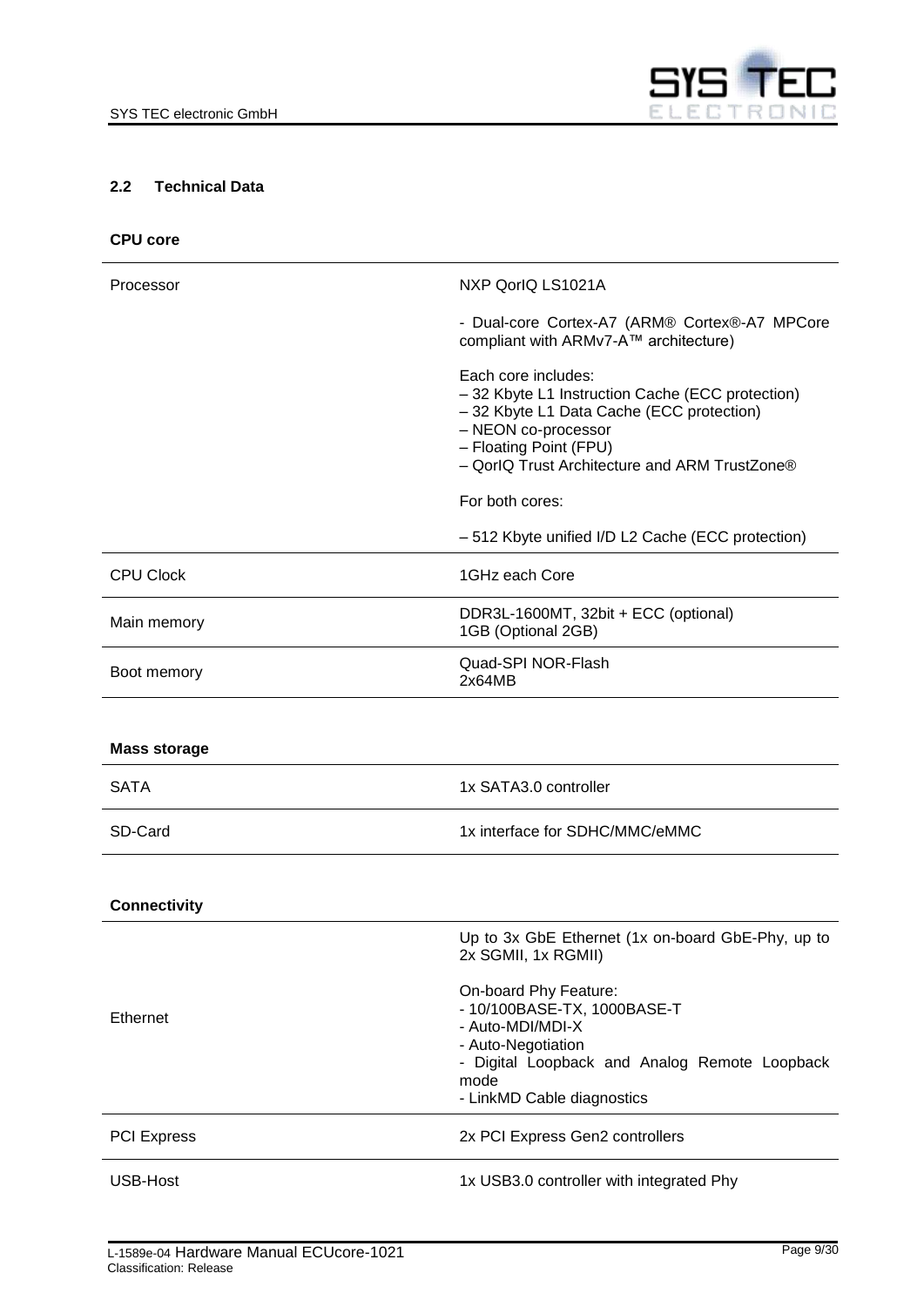

| <b>UART</b>                               | Up to 2x DUART, up to 6x LPUART                                                                                         |  |
|-------------------------------------------|-------------------------------------------------------------------------------------------------------------------------|--|
| <b>CAN</b>                                | Up to 4x FlexCAN modules                                                                                                |  |
| 12C                                       | Up to 2x I2C controllers                                                                                                |  |
| <b>SPI</b>                                | Up to 2x SPI interfaces, 1 QSPI interface                                                                               |  |
| Display                                   | 24-bit RGB, 12bit DDR pin interface                                                                                     |  |
| <b>AUDIO</b>                              | Up to 4 synchronous audio interfaces (I2S/SAI)<br>1 SPDIF                                                               |  |
| Temperature sensor                        | Measurement of CPU junction temperature<br>Measurement of board ambient temperature<br>Measurement range: -55°C  +150°C |  |
| Misc. peripherals                         | FlexTimer/PWM<br><b>GPIO<sub>s</sub></b><br>Interrupt inputs                                                            |  |
|                                           |                                                                                                                         |  |
| <b>Real Time Clock (RTC)</b>              |                                                                                                                         |  |
| Current consumption (sleep mode)          | $<$ 1µA                                                                                                                 |  |
| RTC voltage buffer                        | External battery or capacitor                                                                                           |  |
|                                           |                                                                                                                         |  |
| <b>Power Supply</b>                       |                                                                                                                         |  |
| Main Power Supply of Module (DVDD, D1VDD) | 3.3V±5%                                                                                                                 |  |
| <b>Rise Time</b>                          | Max. 1V/ms                                                                                                              |  |
| Voltage ripple                            | 33mV @020MHz                                                                                                            |  |
| Power Consumption (full load)             | Max. 4.5W                                                                                                               |  |
|                                           |                                                                                                                         |  |
| Internal power supply domains             |                                                                                                                         |  |
| BVDD, DVDD, D1VDD, EVDD, USB_HVDD         | 3.3V                                                                                                                    |  |
| LVDD, L1VDD                               | 2.5V                                                                                                                    |  |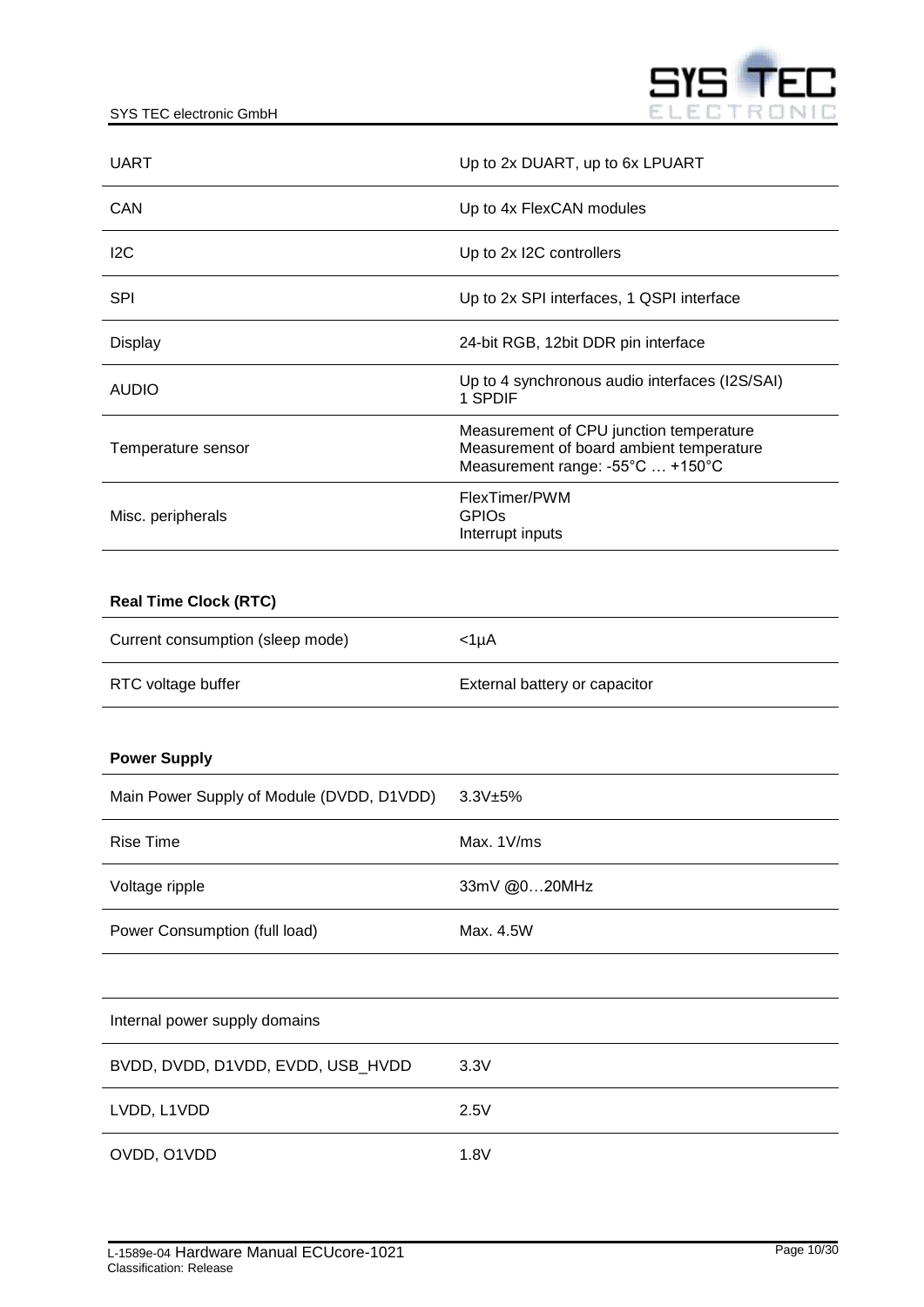

| Temperature range           |                                                          |
|-----------------------------|----------------------------------------------------------|
| Operating                   | -40°C/+85°C <sup>1</sup>                                 |
| Storage                     | $-55/+125°C$                                             |
|                             |                                                          |
|                             |                                                          |
| <b>Humidity</b>             |                                                          |
| Operating                   | 10% 90%                                                  |
| Storage                     | < 95%                                                    |
|                             |                                                          |
| <b>MTBF</b>                 | > 650000h @ 40°C<br>(applied standard: Siemens SN 29500) |
|                             |                                                          |
| <b>Mechanical dimension</b> |                                                          |
| Board size                  | 84mm x 55mm                                              |
|                             |                                                          |

<span id="page-10-0"></span>Table 2: Technical data

l

 $1$  For the full operating temperature range is to ensure sufficient cooling. For the connection to a heat sink, a heat spreader is available (see accessories on SYS TEC web page [http://www.systec](http://www.systec-electronic.com/)[electronic.com/,](http://www.systec-electronic.com/) see also sec. [3.14\)](#page-26-0).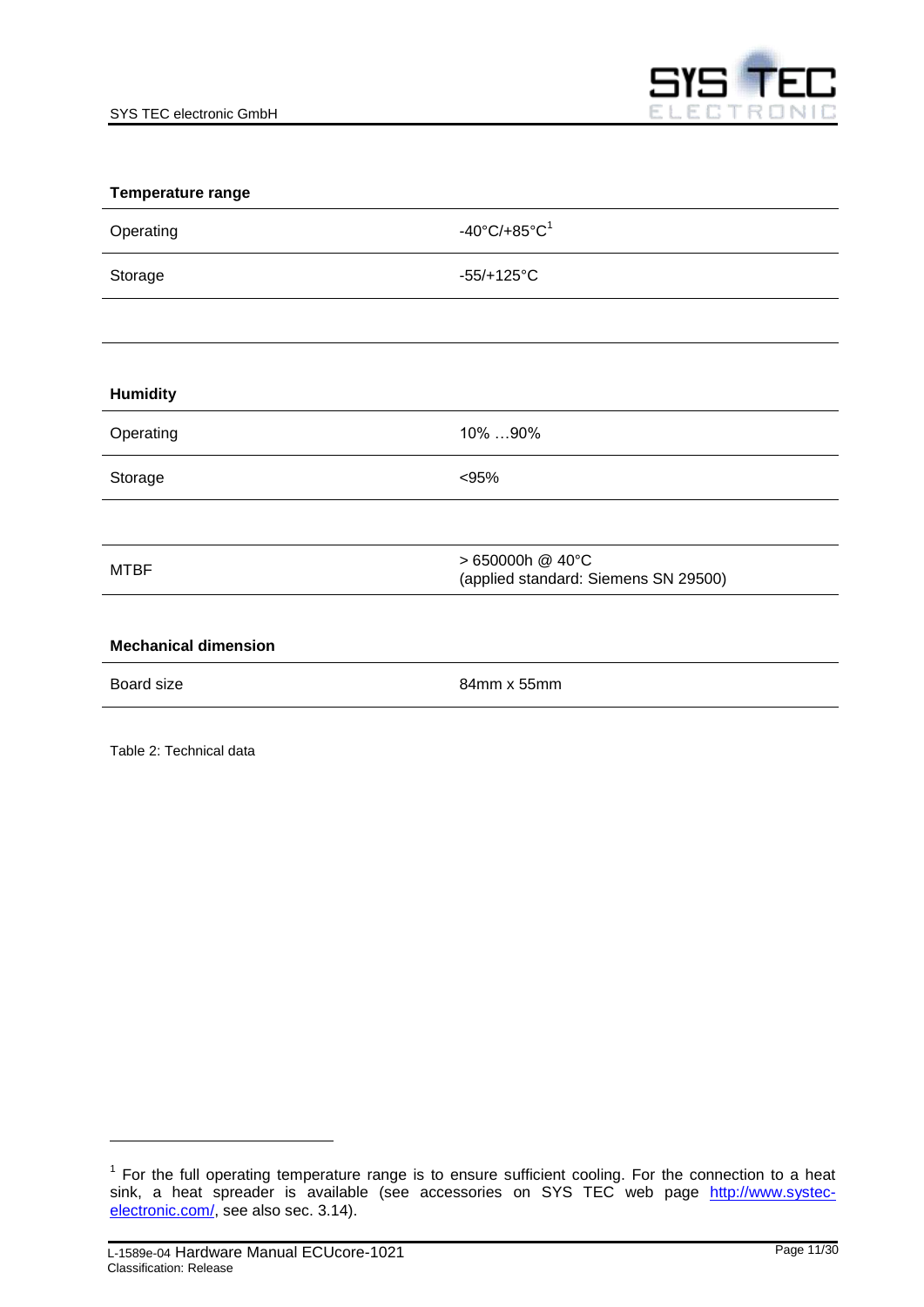

### <span id="page-11-0"></span>**2.3 Block Diagram**

The LS1021A signals are combined in signal groups. A signal group is selected using the RCW field value. Some signal groups serve multiple functions multiplexed by RCW field.



<span id="page-11-1"></span>Figure 1: Block diagram ECUcore-1021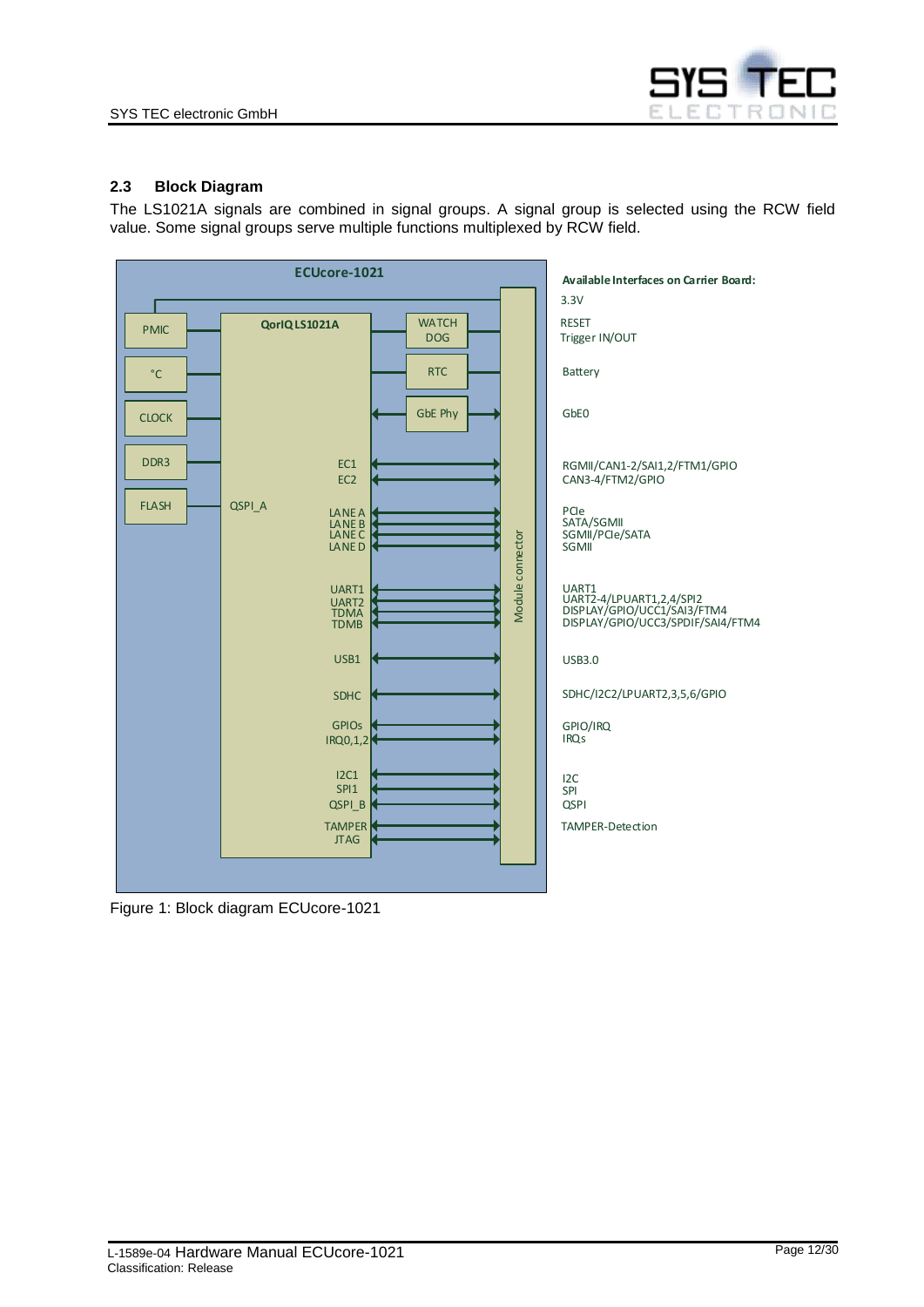

The following table shows the primary and the alternative signal functions for off-board usable signals.

| <b>Field Name from</b> | Voltage | <b>Primary signal functions</b> | <b>Alternative signal functions</b> |
|------------------------|---------|---------------------------------|-------------------------------------|
| <b>LS1021A RM</b>      | domain  | (defined by SYS TEC BSP)        | (defined by Customer specific BSP)  |
| EC <sub>1</sub>        | 2.5V    | CAN1, CAN2                      | RGMII, GPIO3, SAI1, SAI2, FTM1      |
| EC <sub>2</sub>        | 2.5V    | CAN3, CAN4                      | GPIO3, FTM2                         |
| EC <sub>3</sub>        | 2.5V    | RGMII3                          |                                     |
| MDC/MDIO               | 2.5V    | EMI1                            |                                     |
| RTC                    | 1.8V    | <b>RTC</b>                      | GPIO1_14                            |
| <b>ASLEEP</b>          | 1.8V    | <b>ASLEEP</b>                   | GPIO1 13                            |
| EVT[9] B               | 1.8V    | EVT[9] B                        | <b>GPIO2 24</b>                     |
| UART EXT,              | 3.3V    | 2D-ACE<br>UART1, LPUART1,       | GPIO1, UART2, UART3,<br>UART4,      |
| <b>UART BASE</b>       |         | (Display)                       | LPUART2, LPUART4, SPI2              |
| <b>QE/TDMA</b>         | 3.3V    | 2D-ACE (Display)                | GPIO4, UC1, SAI3, FTM4              |
| QE/TDMB                | 3.3V    | 2D-ACE (Display)                | GPIO4, UC3, SPDIF, SAI4, FTM4       |
| IIC EXT,               | 3.3V    | IIC1, SDHC                      | GPIO4, IIC2, SPI2                   |
| <b>IIC BASE</b>        |         |                                 |                                     |
| SDHC EXT,              | 3.3V    | <b>SDHC</b>                     | LPUART2,<br>GPIO2,<br>LPUART3,      |
| SDHC_BASE              |         |                                 | LPUART5, LPUART6                    |
| <b>SDHC</b>            | 3.3V    | GPIO4 23-GPIO4 26               | <b>SDHC</b>                         |
| IRQ_EXT,               | 2.5V    | IRQ3                            |                                     |
| IRQ_BASE               | 3.3V    | IRQ4, IRQ5                      |                                     |
| <b>CLK9-12</b>         | 3.3V    | <b>CLK9-12</b>                  | GPIO4 19-GPIO4_22, BRG01-4          |
| SPI <sub>1</sub>       | 3.3V    | SPI1 signals                    | IFC pins                            |

<span id="page-12-0"></span>Table 3: Overview to primary and alternative signal functions of LS1021A signal groups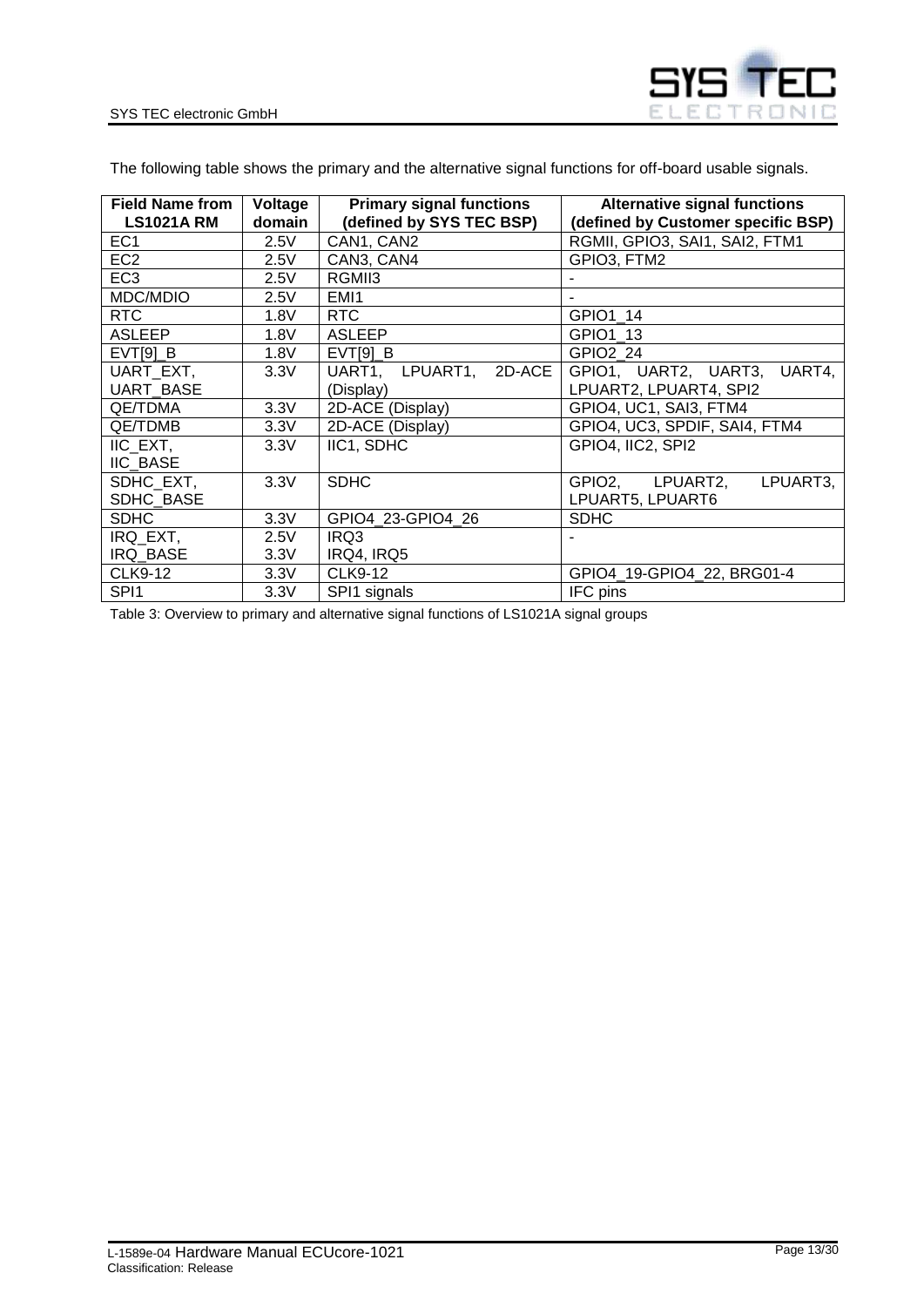

#### <span id="page-13-1"></span>**2.4 Module connector and pin assignment**

This chapter describes the module pin and connector configuration. The connector on the module side is called receptacle, the connector on the Carrier board is called plug-in connector.

#### **Note: The connectors are COMexpress compatible types. However, the pin assignment and the connector arrangement meet not the COMexpress standard!**

#### <span id="page-13-2"></span>**2.4.1 Connector type for the Carrier board**

The Carrier board shall use a 5mm or 8mm heights 220pin plug-in connector:

| <b>Supplier</b>         | Board-to-board stack height | Order number of supplier |
|-------------------------|-----------------------------|--------------------------|
| <b>Tyco Electronics</b> | 5 <sub>mm</sub>             | 3-1827253-6              |
|                         | 8mm                         | 3-6318491-6              |
| Foxconn                 | 5 <sub>mm</sub>             | QT002206-2131-3H         |
|                         | 8mm                         | QT002206-4131-3H         |

<span id="page-13-3"></span>Table 4: Carrier board plug-in connector

#### <span id="page-13-0"></span>**2.4.2 Pin assignment row A and row B**

The pin name corresponds to the primary pin name of the LS1021A called by NXP, unless there is only an alternative function available. In this case the pin name corresponds to the alternative function only. For description of primary and alternative function see the NXP data sheets.

A pin configuration is defined by the Reset Configuration Word (RCW). The RCW is pre-installed according to the ordered module variant (see chapter [2.1\)](#page-7-1).

In contrast to the description in the NXP data sheet and Reference Manual, the active-low signals are denoted by "/" (example: UART2\_RTS\_B (NXP manual) is denoted as UART2\_/RTS).

The module has two primary power supply domains (DVDD, D1VDD) and several domains that are onboard generated (BVDD, EVDD, OVDD, O1VDD, ...). For every pin, the corresponding voltage domain is specified. An internal pull-up resistor is connected to this voltage domain then. Signals that relates to voltage domains lower than 3.3V are marked with the voltage value in the signal name.

#### **For every pin, the recommendations of the manufacture must be noted. The information in the data sheet of LS1021A must be observed.**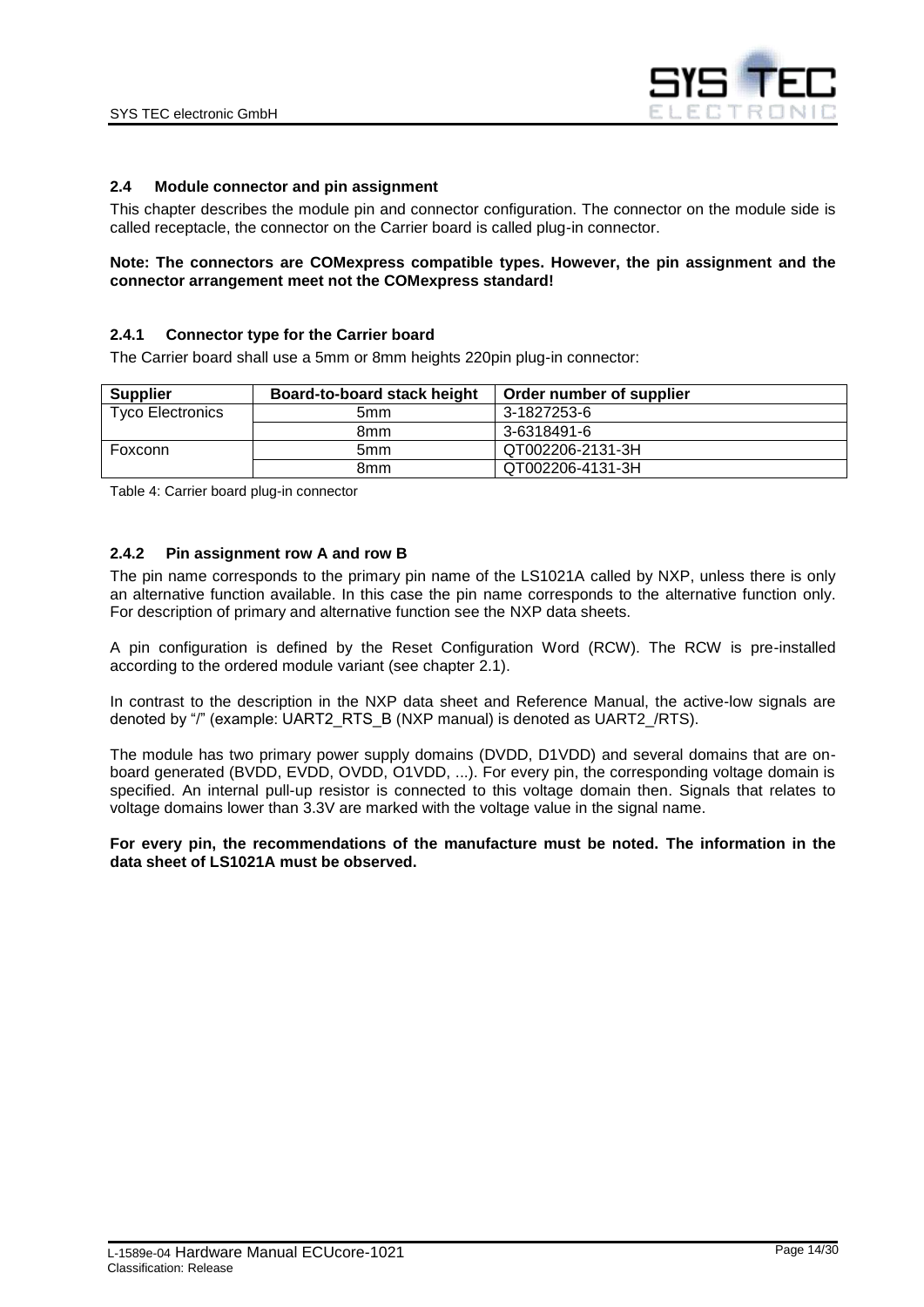

| Pin             | <b>Name</b>             | <b>Voltage</b><br>domain | <b>Notes</b>                                                                                                                                                                                                  |
|-----------------|-------------------------|--------------------------|---------------------------------------------------------------------------------------------------------------------------------------------------------------------------------------------------------------|
| A <sub>1</sub>  | <b>GND</b>              |                          |                                                                                                                                                                                                               |
| A2              | ASLEEP_1V8              | O1VDD (1.8V)             | Internal pull-up resistor $(4.7k\Omega)$                                                                                                                                                                      |
| A3              | QSPI_DQS_B              | <b>BVDD</b> (3.3V)       |                                                                                                                                                                                                               |
| A4              | QSPI_CK_B               | <b>BVDD (3.3V)</b>       | Note 1                                                                                                                                                                                                        |
| A <sub>5</sub>  | QSPI_/CS_B1             | <b>BVDD (3.3V)</b>       |                                                                                                                                                                                                               |
| A <sub>6</sub>  | QSPI_/CS_B0             | <b>BVDD (3.3V)</b>       |                                                                                                                                                                                                               |
| A7              | QSPI_DIO_B3             | <b>BVDD (3.3V)</b>       |                                                                                                                                                                                                               |
| A8              | QSPI_DIO_B2 (IFC_/PERR) | <b>BVDD (3.3V)</b>       |                                                                                                                                                                                                               |
| $\overline{A9}$ | QSPI_DIO_B1 (IFC_PAR1)  | <b>BVDD (3.3V)</b>       |                                                                                                                                                                                                               |
| A10             | QSPI_DIO_B0 (IFC_PAR0)  | <b>BVDD (3.3V)</b>       |                                                                                                                                                                                                               |
| A11             | <b>GND</b>              |                          |                                                                                                                                                                                                               |
| A12             | IFC_CLK1                | <b>BVDD (3.3V)</b>       |                                                                                                                                                                                                               |
| A13             | <b>IFC CLK0</b>         | <b>BVDD (3.3V)</b>       |                                                                                                                                                                                                               |
| A14             | IFC_/RB0                | <b>BVDD (3.3V)</b>       | This Pin has an internal pull-up resistor of<br>$4.7kΩ$ .                                                                                                                                                     |
| A15             | IFC_/WE0                | <b>BVDD (3.3V)</b>       | This Pin has an internal pull-down resistor of<br>$4.7k\Omega$ .                                                                                                                                              |
| A16             | <b>IFC CLE</b>          | <b>BVDD (3.3V)</b>       |                                                                                                                                                                                                               |
| A17             | IFC_/OE                 | <b>BVDD (3.3V)</b>       | Pin must NOT be pulled down during power-on<br>reset.                                                                                                                                                         |
| A18             | IFC_BCTL                | <b>BVDD (3.3V)</b>       | Pin is actively driven during reset.                                                                                                                                                                          |
| A19             | IFC_AVD                 | <b>BVDD (3.3V)</b>       | Pin must NOT be pulled down during power-on<br>reset. This Pin has an internal pull-up resistor of<br>$4.7k\Omega$ .                                                                                          |
| A20             | SPI1_SIN (IFC_AD15)     | <b>BVDD (3.3V)</b>       | Optionally, this pin can be configured as<br>IFC_AD15 signal on request (assembly variant,<br>see).                                                                                                           |
| A21             | <b>GND</b>              |                          |                                                                                                                                                                                                               |
| A22             | SPI1 SCK                | <b>BVDD (3.3V)</b>       |                                                                                                                                                                                                               |
| A23             | SPI1_PCS0 (IFC_/CS1)    | <b>BVDD</b> (3.3V)       |                                                                                                                                                                                                               |
| A24             | IFC_/CS0                | <b>BVDD (3.3V)</b>       | Note 1                                                                                                                                                                                                        |
| A25             | IFC_AD14                | <b>BVDD (3.3V)</b>       | Select Boot device:<br>1 = QSPI-Flash is Boot device (Default)<br>$0 = SD-Card$ is Boot device<br>This pin is a reset configuration pin and has an<br>internal pull-up resistor of $10k\Omega$ . According to |
|                 |                         |                          | the external pin configuration see also Note 1.                                                                                                                                                               |
| A26             | SPI1_SOUT (IFC_AD13)    | <b>BVDD (3.3V)</b>       | Note 2                                                                                                                                                                                                        |
| A27             | SPI1_PCS5 (IFC_AD12)    | <b>BVDD (3.3V)</b>       | Note 2                                                                                                                                                                                                        |
| A28             | SPI1 PCS4 (IFC AD11)    | <b>BVDD (3.3V)</b>       | Note 2                                                                                                                                                                                                        |
| A29             | SPI1_PCS3 (IFC_AD10)    | <b>BVDD (3.3V)</b>       | Note 1                                                                                                                                                                                                        |
| A30             | SPI1_PCS2 (IFC_AD9)     | <b>BVDD (3.3V)</b>       | Note 2                                                                                                                                                                                                        |
| A31             | <b>GND</b>              |                          |                                                                                                                                                                                                               |
| A32             | SPI1_PCS1 (IFC_AD8)     | <b>BVDD (3.3V)</b>       | Note 2                                                                                                                                                                                                        |
| A33             | IFC_AD7                 | <b>BVDD (3.3V)</b>       |                                                                                                                                                                                                               |
| A34             | IFC_AD6                 | <b>BVDD (3.3V)</b>       |                                                                                                                                                                                                               |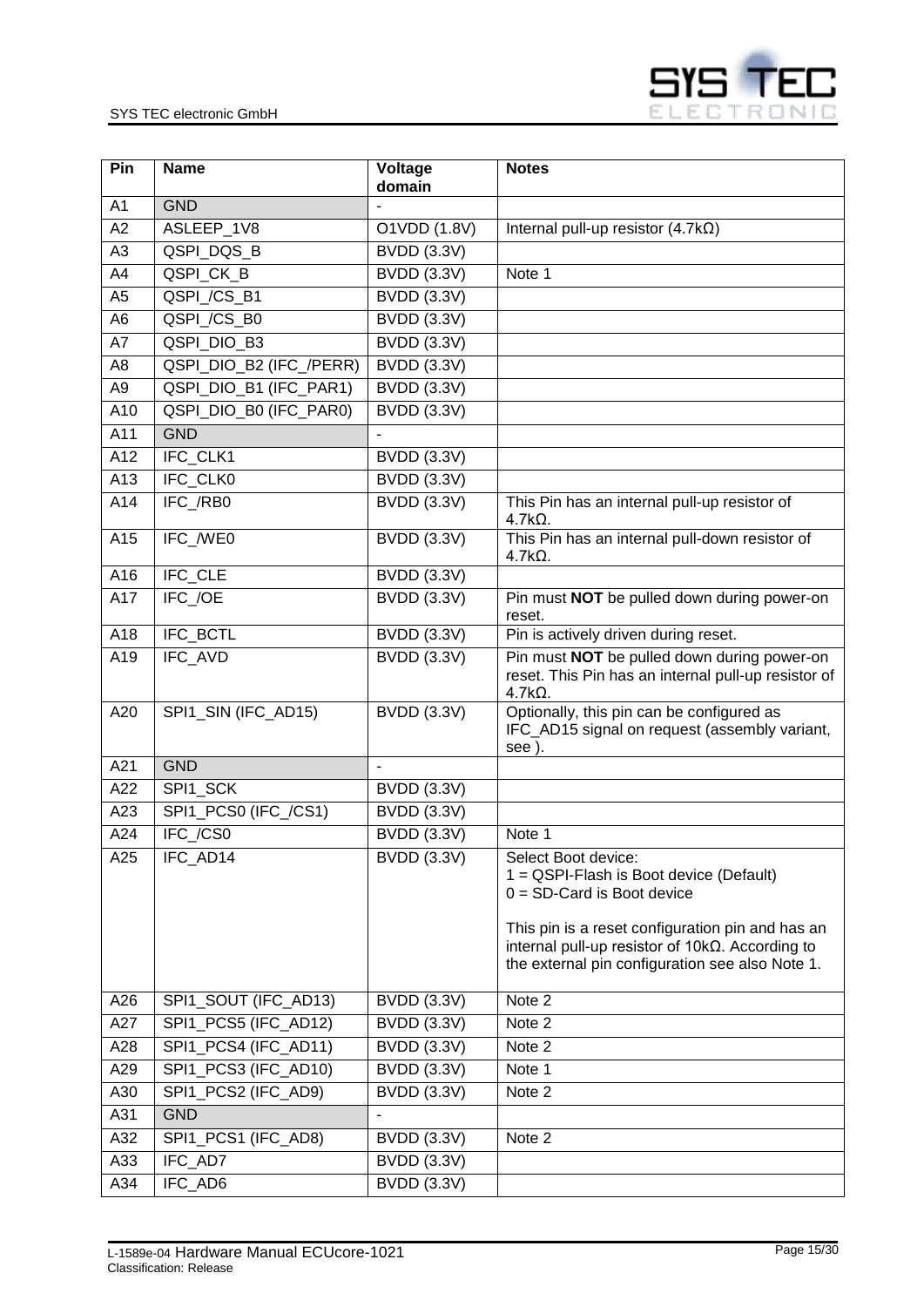

| Pin | <b>Name</b>       | Voltage<br>domain        | <b>Notes</b>                                                                                                                                               |
|-----|-------------------|--------------------------|------------------------------------------------------------------------------------------------------------------------------------------------------------|
| A35 | IFC AD5           | <b>BVDD (3.3V)</b>       |                                                                                                                                                            |
| A36 | IFC_AD4           | <b>BVDD (3.3V)</b>       |                                                                                                                                                            |
| A37 | IFC AD3           | <b>BVDD</b> (3.3V)       |                                                                                                                                                            |
| A38 | IFC_AD2           | <b>BVDD (3.3V)</b>       |                                                                                                                                                            |
| A39 | IFC_AD1           | <b>BVDD (3.3V)</b>       |                                                                                                                                                            |
| A40 | IFC_AD0           | <b>BVDD (3.3V)</b>       |                                                                                                                                                            |
| A41 | <b>GND</b>        | $\overline{\phantom{a}}$ |                                                                                                                                                            |
| A42 | USB1_TX_P         | $\overline{a}$           |                                                                                                                                                            |
| A43 | USB1_TX_M         | $\overline{\phantom{a}}$ |                                                                                                                                                            |
| A44 | USB1_RX_P         | $\blacksquare$           |                                                                                                                                                            |
| A45 | USB1_RX_M         | $\overline{\phantom{a}}$ |                                                                                                                                                            |
| A46 | USB1 DP           | $\overline{\phantom{a}}$ |                                                                                                                                                            |
| A47 | USB1_DM           |                          |                                                                                                                                                            |
| A48 | USB1_VBUS         | USB_VBUS                 | See CPU datasheet for interface                                                                                                                            |
| A49 | GPIO4_26          | <b>DVDD</b> (3.3V)       | recommendation                                                                                                                                             |
| A50 | GPIO4_25          | DVDD (3.3V)              |                                                                                                                                                            |
| A51 | <b>GND</b>        |                          |                                                                                                                                                            |
| A52 | GPIO4_24          | <b>DVDD</b> (3.3V)       |                                                                                                                                                            |
| A53 | GPIO4_23          | <b>DVDD</b> (3.3V)       |                                                                                                                                                            |
| A54 | SDHC_DAT3         | EVDD (3.3V)              |                                                                                                                                                            |
| A55 | SDHC_DAT2         | EVDD (3.3V)              |                                                                                                                                                            |
| A56 | SDHC_DAT1         | EVDD (3.3V)              |                                                                                                                                                            |
| A57 | SDHC_DAT0         | EVDD (3.3V)              |                                                                                                                                                            |
| A58 | SDHC_CLK          | EVDD (3.3V)              |                                                                                                                                                            |
| A59 | SDHC_CMD          | <b>EVDD (3.3V)</b>       |                                                                                                                                                            |
| A60 | <b>GND</b>        | $\blacksquare$           |                                                                                                                                                            |
| A61 | SDHC_WP/I2C2_SDA  | DVDD (3.3V)              | If configured as I2C interface signal this pin is<br>an open-drain signal and a pull-up resistor of                                                        |
|     |                   |                          | 1kΩ should be placed on this pin to 3V3.                                                                                                                   |
| A62 | SDHC /CD/I2C2 SCL | <b>DVDD</b> (3.3V)       | If configured as I2C interface signal this pin is                                                                                                          |
|     |                   |                          | an open-drain signal and a pull-up resistor of<br>1k $\Omega$ should be placed on this pin to 3V3.                                                         |
| A63 | <b>VBAT</b>       | $\blacksquare$           | On-board RTC power supply pin (2.0V  3.6V)                                                                                                                 |
| A64 | RTC_1V8           | <b>OVDD (1.8V)</b>       | Internal pull-down resistor $(10k\Omega)$                                                                                                                  |
| A65 | TA_BB_RTC_1V0     | TA_BB_VDD<br>(1.0V)      | Internal pull-down resistor (10 $k\Omega$ )                                                                                                                |
| A66 | /TA TD 1V8        | <b>OVDD (1.8V)</b>       | Tamper Detect input TA_TMP_DETECT_B<br>(Internal pull-up resistor of $1k\Omega$ )                                                                          |
| A67 | /TA_BB_TD_1V0     | TA_BB_VDD                | Low Power Tamper Detect                                                                                                                                    |
|     |                   | (1.0V)                   | (TA_BB_TMP_DETECT_B) (Internal pull-up<br>resistor of $1k\Omega$ )                                                                                         |
| A68 | /TEST_SEL_1V8     | O1VDD (1.8V)             | Internal pull-up resistor $(1k\Omega)$                                                                                                                     |
| A69 | THERM_/CRIT       | <b>DVDD (3.3V)</b>       | Open-drain output of CPU temperature sensor<br>to signal critical temperature values (Internal<br>pull-up resistor $(4.7k\Omega)$ to 3.3V), see chap. 3.11 |
| A70 | <b>GND</b>        | $\overline{\phantom{a}}$ |                                                                                                                                                            |
| A71 | /EVT3_1V8         | O1VDD (1.8V)             | Internal pull-up resistor of $10k\Omega$                                                                                                                   |
| A72 | /EVT4_1V8         | O1VDD (1.8V)             | Internal pull-up resistor of $10k\Omega$                                                                                                                   |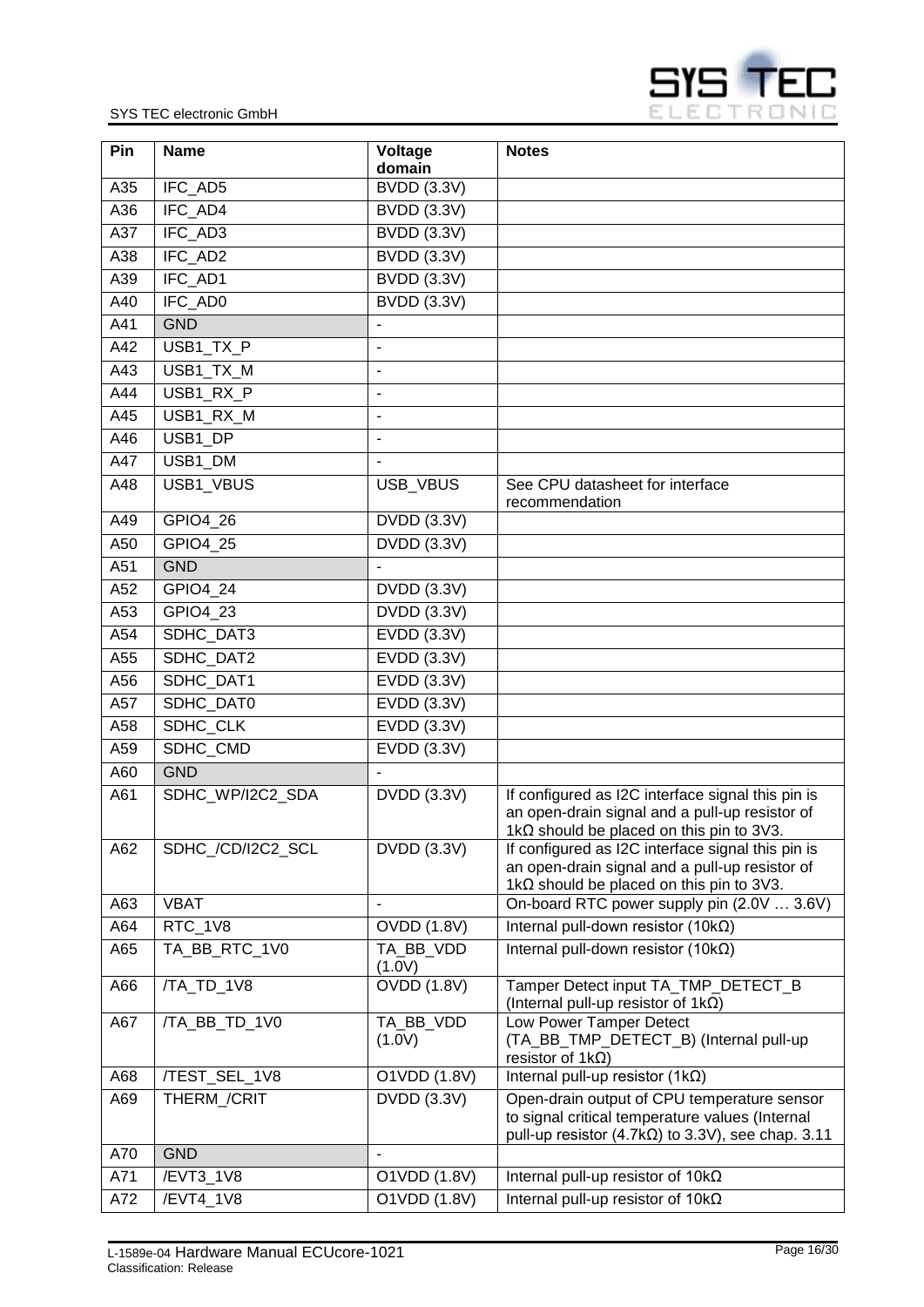

| Pin  | <b>Name</b>    | Voltage<br>domain        | <b>Notes</b>                                                                     |
|------|----------------|--------------------------|----------------------------------------------------------------------------------|
| A73  | CLK2_25M_3V3   | DVDD (3.3V)              | 25MHz Reference clock for external devices                                       |
| A74  | <b>GND</b>     |                          |                                                                                  |
| A75  | SD1_RX3_P      | $\blacksquare$           | <b>SERDES Lane D Receive data (positive)</b>                                     |
| A76  | SD1_RX3_N      | ÷,                       | SERDES Lane D Receive data (negative)                                            |
| A77  | <b>GND</b>     | $\blacksquare$           |                                                                                  |
| A78  | SD1 TX3 P      | $\blacksquare$           | SERDES Lane D Transmit data (positive)                                           |
| A79  | SD1_TX3_N      | $\blacksquare$           | <b>SERDES Lane D Transmit data (negative)</b>                                    |
| A80  | <b>GND</b>     | $\blacksquare$           |                                                                                  |
| A81  | SD1_CLK0_P     | $\blacksquare$           | PCIe 100MHz Reference clock (positive)                                           |
| A82  | SD1_CLK0_N     | $\overline{a}$           | PCIe 100MHz Reference clock (negative)                                           |
| A83  | <b>GND</b>     | $\blacksquare$           |                                                                                  |
| A84  | SD1_RX0_P      | $\blacksquare$           | SERDES Lane A Receive data (positive)                                            |
| A85  | SD1_RX0_N      | $\overline{\phantom{a}}$ | SERDES Lane A Receive data (negative)                                            |
| A86  | <b>GND</b>     | $\blacksquare$           |                                                                                  |
| A87  | SD1_TX0_P      | $\blacksquare$           | <b>SERDES Lane A Transmit data (positive)</b>                                    |
| A88  | SD1_TX0_N      |                          | <b>SERDES Lane A Transmit data (negative)</b>                                    |
| A89  | 3V3            | <b>DVDD</b>              | Module power supply input (switchable) DVDD                                      |
| A90  | <b>GND</b>     |                          |                                                                                  |
| A91  | UART2_TX       | D1VDD (3.3V)             | Signal UART2_SOUT of LS1021A                                                     |
| A92  | UART2_RX       | D1VDD (3.3V)             | Signal UART2_SIN of LS1021A                                                      |
| A93  | UART2_/RTS     | D1VDD (3.3V)             |                                                                                  |
| A94  | UART2_/CTS     | D1VDD (3.3V)             |                                                                                  |
| A95  | UART1_RX       | DVDD (3.3V)              | Signal UART1_SIN of LS1021A                                                      |
| A96  | UART1_TX       | DVDD (3.3V)              | Signal UART1_SOUT of LS1021A                                                     |
| A97  | UART1_/RTS     | <b>DVDD</b> (3.3V)       |                                                                                  |
| A98  | UART1_/CTS     | <b>DVDD (3.3V)</b>       |                                                                                  |
| A99  | CLK11          | <b>DVDD (3.3V)</b>       | This Pin has an internal series resistor of $33\Omega$ .                         |
| A100 | <b>GND</b>     |                          |                                                                                  |
| A101 | CLK12          | DVDD (3.3V)              | This Pin has an internal series resistor of $33\Omega$ .                         |
| A102 | /MR            | D1VDD (3.3V)             | low-active Manual RESET input (internal pull-up<br>resistor of $10k\Omega$ )     |
| A103 | /PORST         | D1VDD (3.3V)             | Open-drain RESET output of PMIC with internal<br>pull-up resistor of $10k\Omega$ |
| A104 | /HRESET_1V8    | O1VDD (1.8V)             | This pin has an internal pull-up resistor of $1k\Omega$ .                        |
| A105 | /RESET REQ 1V8 | O1VDD (1.8V)             | This pin has an internal pull-up resistor of $1k\Omega$ .                        |
| A106 | 3V3 D1VDD      | D1VDD                    | Module power supply input (always on) D1VDD                                      |
| A107 | 3V3_D1VDD      | D1VDD                    | Module power supply input (always on) D1VDD                                      |
| A108 | 3V3_D1VDD      | D1VDD                    | Module power supply input (always on) D1VDD                                      |
| A109 | 3V3_D1VDD      | D1VDD                    | Module power supply input (always on) D1VDD                                      |
| A110 | <b>GND</b>     |                          |                                                                                  |

<span id="page-16-0"></span>Table 5: Connector pin assignment (row A)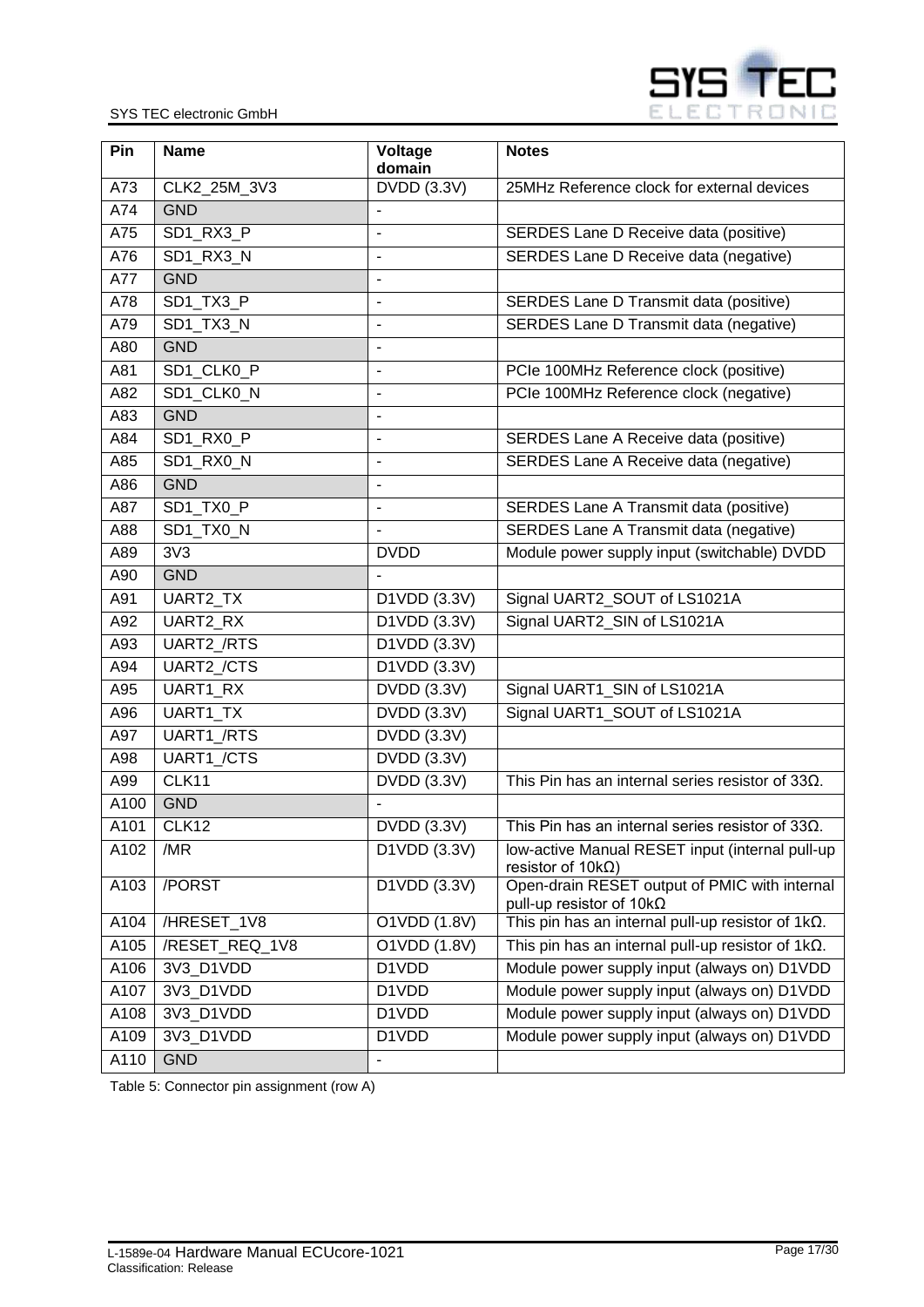

| Pin            | <b>Name</b>    | Voltage domain                  | <b>Notes</b>                                                                                                                                      |
|----------------|----------------|---------------------------------|---------------------------------------------------------------------------------------------------------------------------------------------------|
| <b>B1</b>      | <b>GND</b>     |                                 |                                                                                                                                                   |
| <b>B2</b>      | I2C1_SCL       | D1VDD (3.3V)                    | Signal IIC1_SCL of LS1021A (open-drain) with<br>internal pull-up resistor of $7.5k\Omega$                                                         |
| B <sub>3</sub> | I2C1_SDA       | D1DVDD (3.3V)                   | Signal IIC1_SDA of LS1021A (open-drain) with<br>internal pull-up resistor of $7.5k\Omega$                                                         |
| <b>B4</b>      | SDC_SWD_CLK    | DVDD (3.3V)                     | Reserved (Internal pull-down resistor of $10k\Omega$ )                                                                                            |
| B <sub>5</sub> | SDC_SWD_DIO    | DVDD (3.3V)                     | Reserved (Internal pull-up resistor of $10k\Omega$ )                                                                                              |
| B <sub>6</sub> | SDC_/BOOT      | <b>DVDD</b> (3.3V)              | Reserved (Internal pull-up resistor of $4.7k\Omega$ )                                                                                             |
| B7             | SDC_/RESET     | DVDD (3.3V)                     | Reserved (Internal pull-up resistor of $4.7k\Omega$ )                                                                                             |
| B <sub>8</sub> | <b>WDTI</b>    | <b>DVDD (3.3V)</b>              | Watchdog trigger input (floating to disable watchdog)                                                                                             |
| B <sub>9</sub> | <b>WDTO</b>    | DVDD (3.3V)                     | Watchdog output                                                                                                                                   |
| <b>B10</b>     | SDC_ADC0       |                                 | Reserved (SDC analog Input ADC0)                                                                                                                  |
| <b>B11</b>     | <b>GND</b>     |                                 |                                                                                                                                                   |
| <b>B12</b>     | SDC_CLKOUT     | DVDD (3.3V)                     | Reserved (RTC clockout)                                                                                                                           |
| <b>B13</b>     | /IRQ0_1V8      | O1VDD (1.8V)                    | Internal pull-up resistor of $1k\Omega$                                                                                                           |
| <b>B14</b>     | /IRQ1_1V8      | <b>OVDD (1.8V)</b>              | Internal pull-up resistor of $1k\Omega$<br>This pin is connected internal to the PMIC interrupt<br>output (open-drain).                           |
| <b>B15</b>     | /IRQ2_2V5      | L1VDD (2.5V)                    | Internal pull-up resistor of $4.7k\Omega$                                                                                                         |
| <b>B16</b>     | /IRQ3_2V5      | LVDD (2.5V)                     | Internal pull-up resistor of $4.7k\Omega$<br>This pin is connected internal to the Ethernet Phy<br>interrupt output (open-drain).                 |
|                |                | DVDD (3.3V)                     | Internal pull-up resistor of $4.7k\Omega$<br>This pin is connected internal to the SDC interrupt<br>output (optional, open-drain) and Temperature |
| <b>B17</b>     | /IRQ4_3V3      |                                 | sensor interrupt output (open-drain).                                                                                                             |
| <b>B18</b>     | /IRQ5_3V3      | <b>DVDD</b> (3.3V)              | Internal pull-up resistor of $4.7k\Omega$                                                                                                         |
| <b>B19</b>     | /EVT9_1V8      | O1VDD (1.8V)                    | Internal pull-up resistor of $10k\Omega$                                                                                                          |
| <b>B20</b>     | IFC_TE         | <b>BVDD (3.3V)</b>              |                                                                                                                                                   |
| <b>B21</b>     | <b>GND</b>     |                                 |                                                                                                                                                   |
| <b>B22</b>     | EC1_TXD0       | L1VDD (2.5V)                    |                                                                                                                                                   |
| <b>B23</b>     | EC1_TXD1       | L1VDD (2.5V)                    |                                                                                                                                                   |
| <b>B24</b>     | EC1_TXD2       | L1VDD (2.5V)                    |                                                                                                                                                   |
| <b>B25</b>     | EC1_TXD3       | L1VDD (2.5V)                    |                                                                                                                                                   |
| <b>B26</b>     | EC1_RX_DV      | L1VDD (2.5V)                    |                                                                                                                                                   |
| <b>B27</b>     | EC1_RXD0       | L1VDD (2.5V)                    |                                                                                                                                                   |
| <b>B28</b>     | EC1_RXD1       | L1VDD (2.5V)                    |                                                                                                                                                   |
| <b>B29</b>     | EC1_RXD2       | L1VDD(2.5V)                     |                                                                                                                                                   |
| <b>B30</b>     | EC1 RXD3       | L1VDD (2.5V)                    |                                                                                                                                                   |
| <b>B31</b>     | <b>GND</b>     |                                 |                                                                                                                                                   |
| <b>B32</b>     | EC1_RX_CLK     | L1VDD (2.5V)                    |                                                                                                                                                   |
| <b>B33</b>     | EC1_GTX_CLK    | L1VDD (2.5V)                    |                                                                                                                                                   |
| <b>B34</b>     | EC1_GTX_CLK125 | L1VDD (2.5V)                    |                                                                                                                                                   |
| <b>B35</b>     | EC1_TX_EN      | L1VDD (2.5V)                    |                                                                                                                                                   |
| <b>B36</b>     | CLK3_25M_2V5   | $\overline{\text{LVDD}}$ (2.5V) |                                                                                                                                                   |
| <b>B37</b>     | EMI1_MDC       | L1VDD (2.5V)                    | Internal pull-up resistor of $4.7k\Omega$                                                                                                         |
| <b>B38</b>     | EMI1_MDIO      | L1VDD (2.5V)                    | Internal pull-up resistor of $4.7k\Omega$                                                                                                         |
| <b>B39</b>     | EC2_RX_CLK     | LVDD(2.5V)                      |                                                                                                                                                   |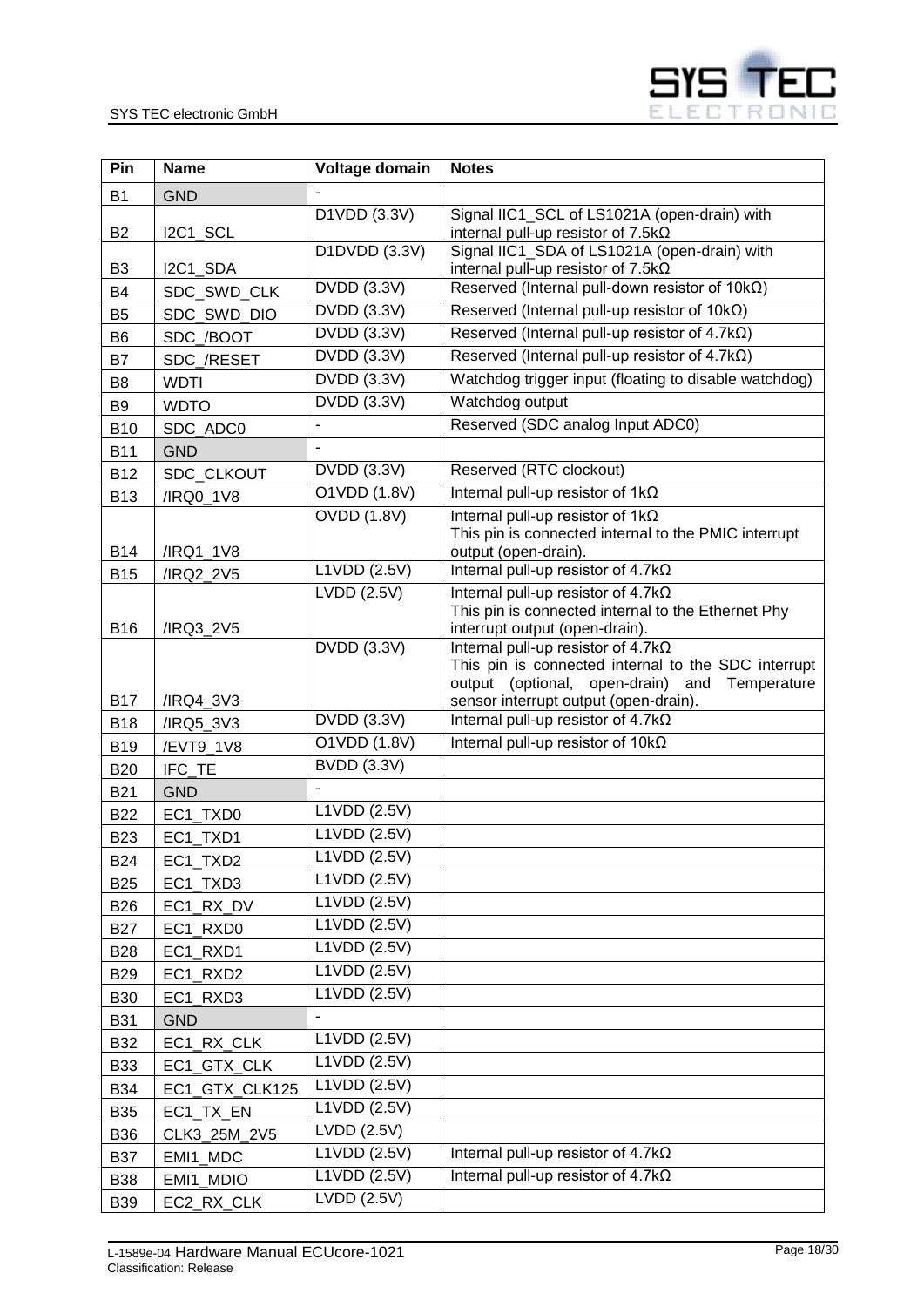

| Pin        | <b>Name</b>            | Voltage domain           | <b>Notes</b>                                                                              |
|------------|------------------------|--------------------------|-------------------------------------------------------------------------------------------|
| <b>B40</b> | EC2_TX_EN              | LVDD(2.5V)               |                                                                                           |
| <b>B41</b> | <b>GND</b>             |                          |                                                                                           |
| <b>B42</b> | EC2_RX_DV              | LVDD (2.5V)              |                                                                                           |
| <b>B43</b> | EC2_TXD0               | LVDD(2.5V)               |                                                                                           |
| <b>B44</b> | EC2_TXD1               | LVDD (2.5V)              |                                                                                           |
| <b>B45</b> | EC2 TXD2               | LVDD(2.5V)               |                                                                                           |
| <b>B46</b> | EC2 TXD3               | LVDD (2.5V)              |                                                                                           |
| <b>B47</b> | EC2 RXD0               | LVDD (2.5V)              |                                                                                           |
| <b>B48</b> | EC2_RXD1               | $LVDD$ $(2.5V)$          |                                                                                           |
| <b>B49</b> | EC2_RXD2               | LVDD(2.5V)               |                                                                                           |
| <b>B50</b> |                        | LVDD (2.5V)              |                                                                                           |
| <b>B51</b> | EC2_RXD3<br><b>GND</b> | $\overline{\phantom{a}}$ |                                                                                           |
|            |                        |                          | Gigabit Ethernet Interface 0:                                                             |
| <b>B52</b> | GBE0_D-                |                          | MDI[3]-, negative signal of differential pair                                             |
|            |                        | ÷,                       | Gigabit Ethernet Interface 0:                                                             |
| <b>B53</b> | GBE0_D+                |                          | MDI[3]+, positive signal of differential pair                                             |
|            |                        | $\overline{a}$           | Gigabit Ethernet Interface 0:                                                             |
| <b>B54</b> | GBE0_C-                | $\overline{\phantom{a}}$ | MDI[2]-, negative signal of differential pair<br>Gigabit Ethernet Interface 0:            |
| <b>B55</b> | GBE0_C+                |                          | MDI[2]+, positive signal of differential pair                                             |
|            |                        | $\overline{\phantom{a}}$ | Gigabit Ethernet Interface 0:                                                             |
| <b>B56</b> | GBE0_B-                |                          | MDI[1]-, negative signal of differential pair                                             |
|            |                        | $\blacksquare$           | Gigabit Ethernet Interface 0:                                                             |
| <b>B57</b> | GBE0_B+                | $\overline{\phantom{a}}$ | MDI[1]+, positive signal of differential pair<br>Gigabit Ethernet Interface 0:            |
| <b>B58</b> | GBE0_A-                |                          | MDI[0]-, negative signal of differential pair                                             |
|            |                        | $\overline{a}$           | Gigabit Ethernet Interface 0:                                                             |
| <b>B59</b> | GBE0_A+                |                          | MDI[0]+, positive signal of differential pair                                             |
| <b>B60</b> | <b>GND</b>             | $\overline{a}$           |                                                                                           |
|            |                        |                          | Gigabit Ethernet Interface 0: LINK LED (Green)                                            |
|            |                        |                          | LINK off: GBE0 LED2 = $H =$ LED OFF<br>LINK on: GBE0_LED2 = $L$ => LED ON                 |
|            |                        |                          |                                                                                           |
| B61        | GBE0 LED2              |                          | Note: Internal pull-down resistor of $1k\Omega$ .                                         |
|            |                        |                          | Gigabit Ethernet Interface 0: ACTIVITY LED (Yellow)                                       |
|            |                        |                          | No Activity:<br>$GBEO$ _LED1 = H => LED OFF                                               |
|            |                        |                          | Activity (Rx, Tx): GBE0_LED1 = Toggle => LED<br><b>Blinking</b>                           |
|            |                        |                          |                                                                                           |
| B62        | GBE0_LED1              |                          | Note: Internal pull-up resistor of $10k\Omega$ .                                          |
|            |                        | <b>OVDD (1.8V)</b>       | Reference voltage of 1.8V for JTAG interface                                              |
| B63        | JTAG_VREF_1V8          | <b>OVDD (1.8V)</b>       | (Internal series resistor of 270 $\Omega$ )                                               |
| B64        | JTAG_/RESET            |                          | This signal triggers the /PORESET signal of<br>LS1021A during boundary scan test session. |
| <b>B65</b> | JTAG_TMS               | <b>OVDD (1.8V)</b>       | Signal TMS of LS1021A                                                                     |
| <b>B66</b> | JTAG_TCK               | <b>OVDD (1.8V)</b>       | Signal TCK of LS1021A (Internal pull-up of $10k\Omega$ )                                  |
| <b>B67</b> | JTAG_TDO               | <b>OVDD (1.8V)</b>       | Signal TDO of LS1021A                                                                     |
| <b>B68</b> |                        | <b>OVDD (1.8V)</b>       | Signal TDI of LS1021A                                                                     |
|            | JTAG_TDI               | O1VDD (1.8V)             | Internal pull-up resistor of $10k\Omega$                                                  |
| <b>B69</b> | /EVT0_1V8              |                          |                                                                                           |
| <b>B70</b> | <b>GND</b>             | O1VDD (1.8V)             | Internal pull-up resistor of $10k\Omega$                                                  |
| <b>B71</b> | /EVT1_1V8              | O1VDD (1.8V)             | Internal pull-up resistor of $10k\Omega$                                                  |
| <b>B72</b> | /EVT2_1V8              |                          |                                                                                           |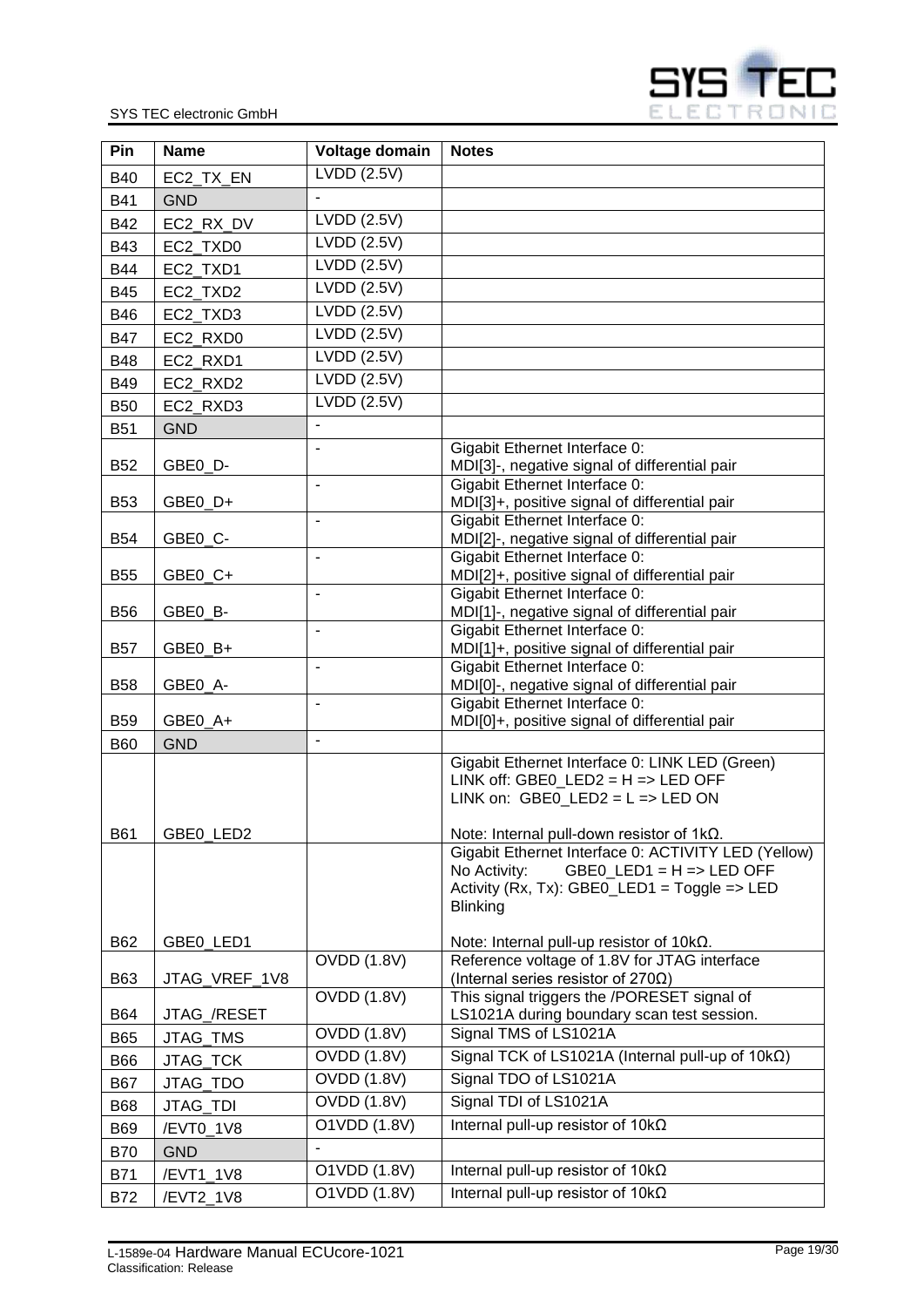

| Pin         | <b>Name</b>     | Voltage domain     | <b>Notes</b>                                                 |
|-------------|-----------------|--------------------|--------------------------------------------------------------|
| <b>B73</b>  | CLK1_25M_3V3    | DVDD (3.3V)        |                                                              |
| <b>B74</b>  | <b>GND</b>      |                    |                                                              |
| <b>B75</b>  | SD1 RX1 N       |                    | SERDES Lane B Receive data (negative)                        |
| <b>B76</b>  | SD1_RX1_P       | $\overline{a}$     | SERDES Lane B Receive data (positive)                        |
| <b>B77</b>  | <b>GND</b>      | $\blacksquare$     |                                                              |
| <b>B78</b>  | SD1_TX1_N       | ÷,                 | <b>SERDES Lane B Transmit data (negative)</b>                |
| <b>B79</b>  | SD1_TX1_P       | ÷,                 | SERDES Lane B Transmit data (positive)                       |
| <b>B80</b>  | <b>GND</b>      | ÷,                 |                                                              |
| <b>B81</b>  | SD1_CLK2_N      |                    | PCIe 100MHz Reference clock (negative)                       |
| <b>B82</b>  | SD1_CLK2_P      |                    | PCIe 100MHz Reference clock (positive)                       |
| <b>B83</b>  | <b>GND</b>      |                    |                                                              |
| B84         | SD1_RX2_N       |                    | SERDES Lane C Receive data (negative)                        |
| <b>B85</b>  | SD1 RX2 P       |                    | SERDES Lane C Receive data (positive)                        |
| <b>B86</b>  | <b>GND</b>      | $\overline{a}$     |                                                              |
| <b>B87</b>  | SD1 TX2 N       |                    | SERDES Lane C Transmit data (negative)                       |
| <b>B88</b>  | SD1 TX2 P       |                    | SERDES Lane C Transmit data (positive)                       |
| <b>B89</b>  | 3V3             | <b>DVDD</b>        | Module power supply input (switchable) DVDD                  |
| <b>B90</b>  | <b>GND</b>      |                    |                                                              |
| <b>B91</b>  | CLK10           | DVDD (3.3V)        | This Pin has an internal series resistor of $33\Omega$ .     |
| <b>B92</b>  | CLK09           | <b>DVDD</b> (3.3V) | This Pin has an internal series resistor of $33\Omega$ .     |
| <b>B93</b>  | TDMB_RQ         | DVDD (3.3V)        | This Pin has an internal series resistor of $33\Omega$ .     |
| <b>B94</b>  | TDMB_TSYNC      | <b>DVDD</b> (3.3V) | This Pin has an internal series resistor of $33\Omega$ .     |
| <b>B95</b>  | TDMB_TXD        | DVDD (3.3V)        | This Pin has an internal series resistor of $33\Omega$ .     |
| <b>B96</b>  | TDMB RSYNC      | <b>DVDD</b> (3.3V) | This Pin has an internal series resistor of $33\Omega$ .     |
| <b>B97</b>  | <b>TDMB RXD</b> | DVDD (3.3V)        | This Pin has an internal series resistor of $33\Omega$ .     |
| <b>B98</b>  | TDMA_RQ         | DVDD (3.3V)        | This Pin has an internal series resistor of $33\Omega$ .     |
| <b>B99</b>  | TDMA_TSYNC      | <b>DVDD (3.3V)</b> | This Pin has an internal series resistor of $33\Omega$ .     |
| <b>B100</b> | <b>GND</b>      | $\blacksquare$     |                                                              |
| B101        | TDMA_TXD        | <b>DVDD</b> (3.3V) | This Pin has an internal series resistor of $33\Omega$ .     |
| B102        | TDMA_RSYNC      | <b>DVDD (3.3V)</b> | This Pin has an internal series resistor of 33 $\Omega$ .    |
| B103        | TDMA_RXD        | <b>DVDD (3.3V)</b> | This Pin has an internal series resistor of $33\Omega$ .     |
| B104        | 2V5_LVDD        | <b>LVDD</b>        | Power supply output 2.5V to supply external level<br>shifter |
| B105        | 3V3             | <b>DVDD</b>        | Module power supply input (switchable) DVDD                  |
| B106        | 3V3_D1VDD       | D1VDD              | Module power supply input (always on) D1VDD                  |
| B107        | 3V3_D1VDD       | D1VDD              | Module power supply input (always on) D1VDD                  |
| B108        | 3V3_D1VDD       | D1VDD              | Module power supply input (always on) D1VDD                  |
| B109        | 3V3_D1VDD       | D1VDD              | Module power supply input (always on) D1VDD                  |
| B110        | <b>GND</b>      | $\blacksquare$     |                                                              |

<span id="page-19-0"></span>Table 6: Connector pin assignment (row B)

Note 1: This pin is a reset configuration pin and has an internal pull-up resistor of 4.7kOhm. The signal must be high after reset. If there is any device on the net of customer carrier board that might pull down the value of the net at reset, a pull-up or active driver is needed.

Note 2: This pin is a reset configuration pin and has an internal pull-down resistor of 1kOhm. The signal must be low after reset. If there is any device on the net of customer carrier board that might pull up the value of the net at reset, a pull-down or active driver is needed.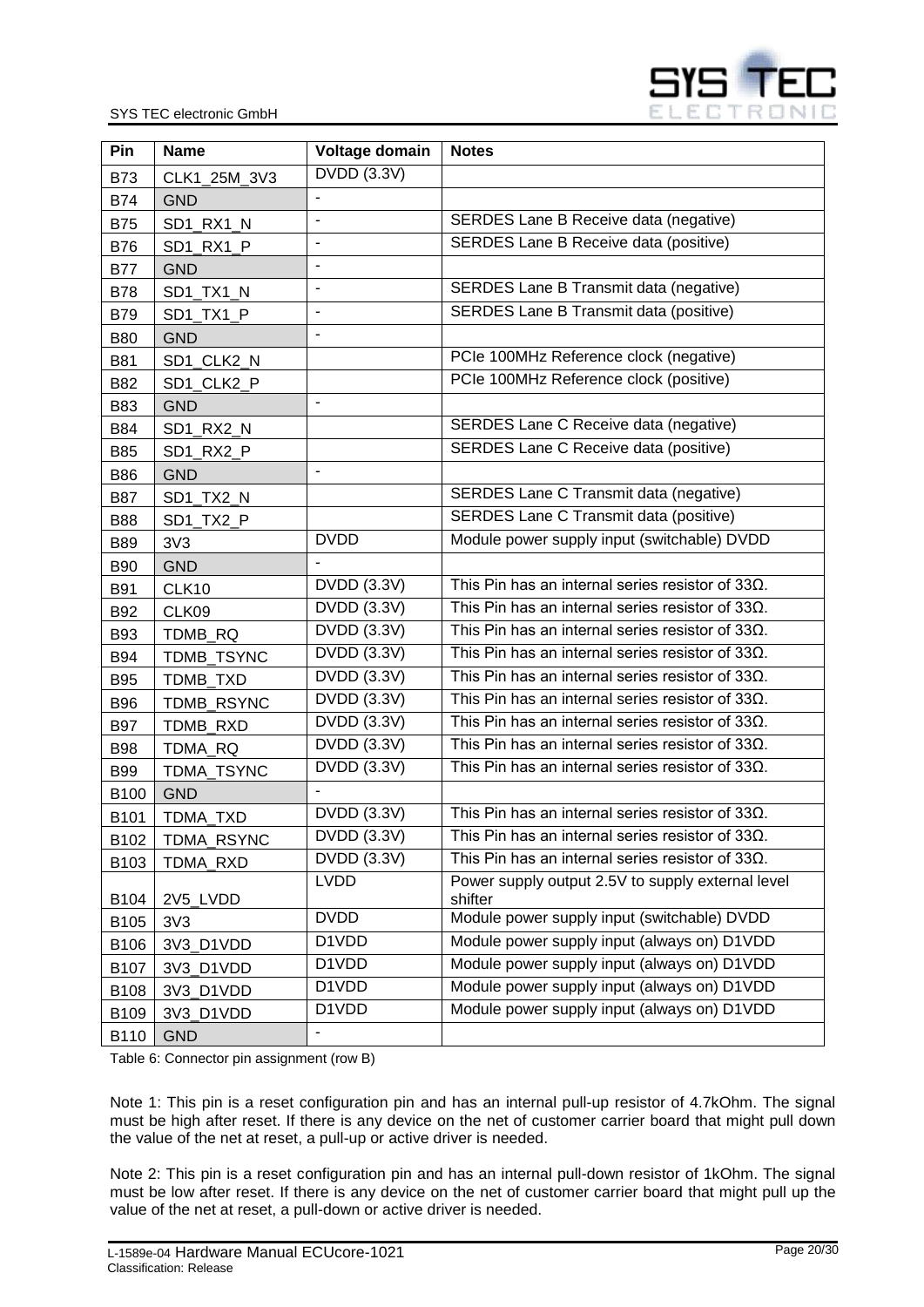

#### <span id="page-20-0"></span>**2.5 Mechanical Dimensions and Heat spreader**

[Figure 2](#page-20-1) shows the dimension of the module as well as the location of the connector on the Carrier Board. Please note that this is a view of the Carrier Board through the Module.



<span id="page-20-1"></span>Figure 2: Module dimension and location of Module connector on Carrier Board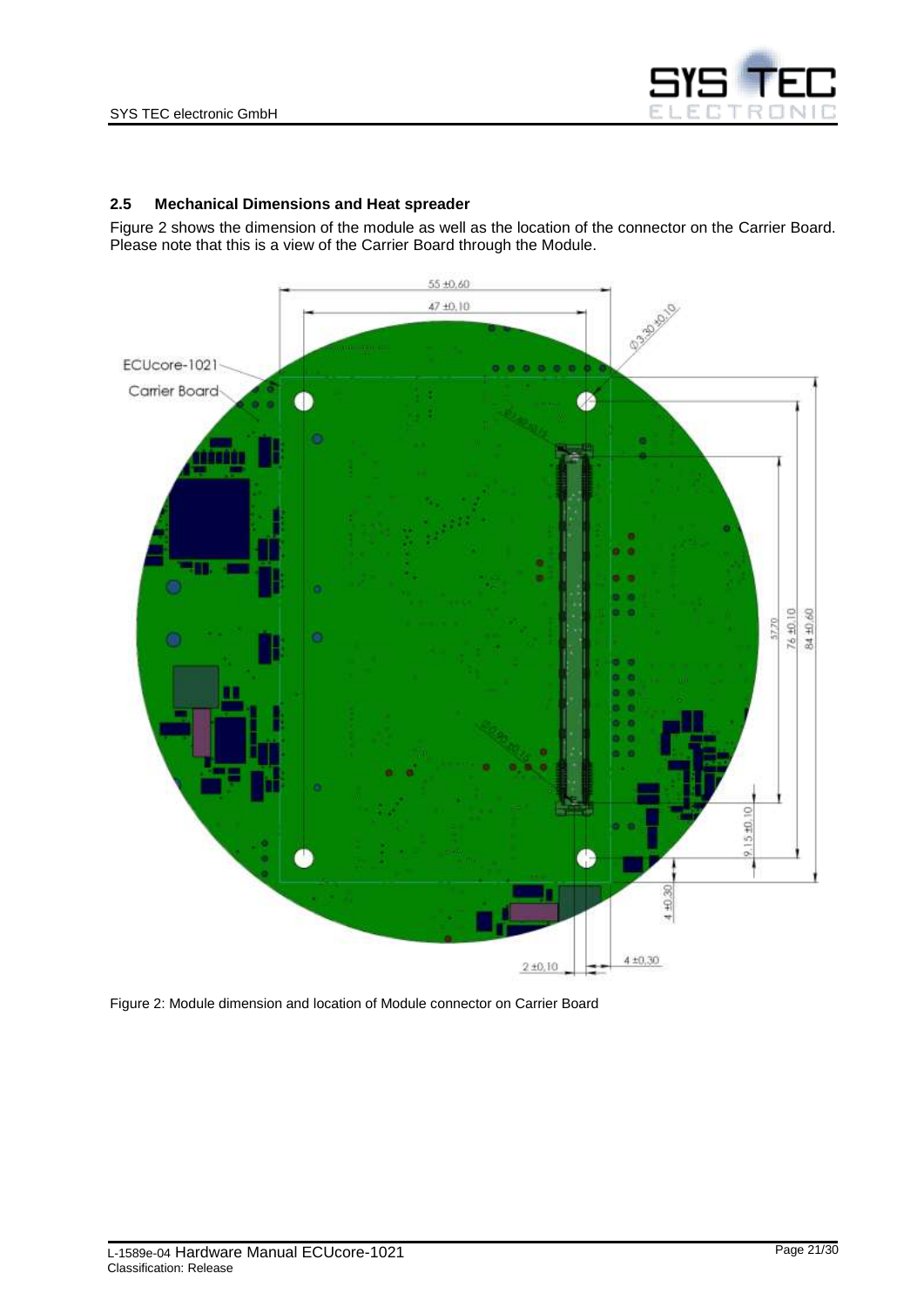

It is important that the PCB drill tolerances of fixing holes for the plug-in connector meets the recommended ranges of manufacture data sheet.



<span id="page-21-1"></span>Figure 3: Carrier board plug-in connector physical dimension<sup>2</sup>



The [Figure 4](#page-21-2) shows the use of stand-offs for mounting the Module and the heat spreader. The heat spreader is thermally coupled to the Module via thermal gap filler. The heat spreader acts as thermal interface between the Module and the application specific thermal solution. The heat spreader should be connected to GND on the Carrier Board to improve EMC performance.

<span id="page-21-2"></span>Figure 4: Mounting example of Module, Carrier Board and heat spreader

| No             | <b>Component</b>             | Quantity                | Order       | <b>Comments</b>                       |
|----------------|------------------------------|-------------------------|-------------|---------------------------------------|
|                |                              |                         | number      |                                       |
| 1              | Standoffs for 5mm board-to-  | 4                       | <b>EFCO</b> | Soldered on Carrier Board             |
|                | board distance, solder mode, |                         | ECM00530-L  |                                       |
|                | M <sub>2.5</sub>             |                         |             |                                       |
| $\mathbf 1$    | Standoffs for 8mm board-to-  | 4                       | <b>EFCO</b> | Soldered on Carrier Board             |
|                | board distance, solder mode, |                         | ECM00579-L  |                                       |
|                | M2.5                         |                         |             |                                       |
| $\overline{2}$ | Standoffs M2.5 x 5mm         | $\overline{\mathbf{4}}$ | SYS TEC     | mounting the Module to the<br>To:     |
|                |                              |                         | 178185      | Carrier Board and define the distance |
|                |                              |                         |             | to the heat spreader                  |
| 3              | Thermally gap filler         | 1                       | SYS TEC     | Thermally gap filler between Module   |
|                | 81mmx40mm, 2mm thick         |                         | 178264      | and heat spreader                     |
| $\overline{4}$ | Heat spreader ECUcore-1021,  |                         | SYS TEC     |                                       |
|                | 5mm thick                    |                         | 178263      |                                       |
| 5              | Countersunk screw with cross | 4                       | SYS TEC     | To mounting the heat spreader to the  |
|                | recess M2.5 x 5mm            |                         | 175069      | standoffs and Module                  |

<span id="page-21-0"></span>Table 7: Mechanical mounting material

l

 $^{2}$  Source: Tyco electronics data sheet 3-1827253-6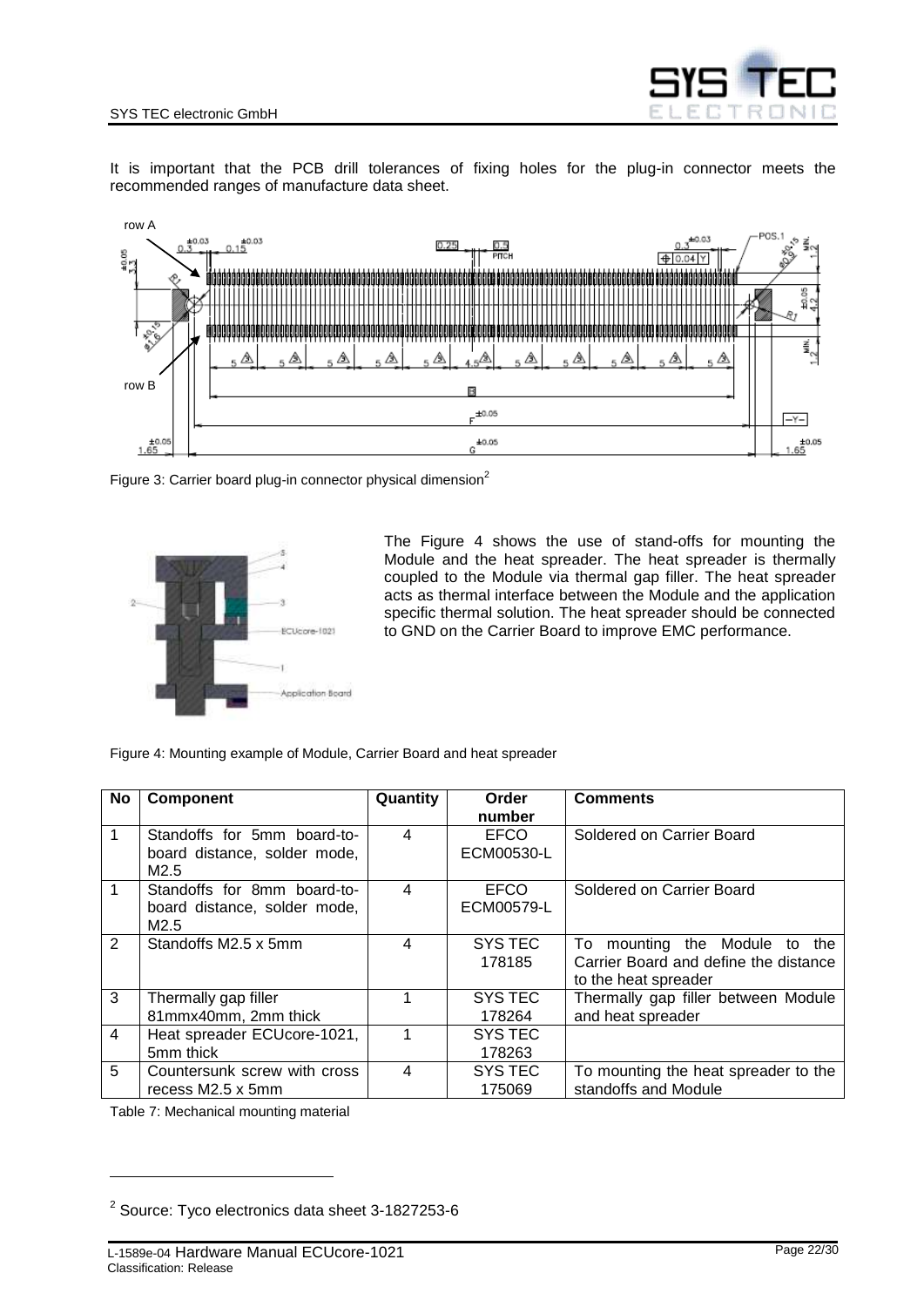

## <span id="page-22-1"></span>**3 Design-in Considerations**

#### <span id="page-22-2"></span>**3.1 Power Supply Design considerations**

This section provides design recommendations for the power supply of ECUcore-1021. For information about module power supply values and power consumption see [Table 2.](#page-10-0)

The ECUcore-1021 is powered by a single power rail (see [Table 2\)](#page-10-0). The power supply inputs are 3V3 and 3V3\_D1VDD. The 3V3\_D1VDD-input is an always-on rails instead the 3V3 input, which can be switchedoff during Deep Sleep Mode (DSM). Some of the on-board components are supplied from input rails directly. So the power supply rail must be met closely the requirements of product specification.

The signal levels of the module interface depend on the configured interface type. The carrier board designer must note this fact if he connects the peripherals to the module. Otherwise, it may be overloaded or destructed. See sec. [2.4](#page-13-1) for more information of signal levels.

The module supply should be slew rate limited to no more as 2.5mV/ms.

The on-board processor needs different power rails to support the configurable interfaces. Following power rail configuration is used:

| <b>Power rails</b> | Value | <b>Applied interfaces</b>                                       |
|--------------------|-------|-----------------------------------------------------------------|
| <b>BVDD</b>        | 3.3V  | QSPI, SPI1, IFC, FTM5, FTM6, FTM7, I2C, GPIO3                   |
| <b>EVDD</b>        | 3.3V  | GPIO2, eSDHC, LPUART3, 5, 6                                     |
| D1VDD,             | 3.3V  | DUART, I2C, DMA, QE, TDM, 2D-ACE, LPUART1, 2, 4, GPIO1, eSDHC,  |
| <b>DVDD</b>        |       | SAI(I2S) 3, 4, SPDIF, FTM4, FTM8, SPI2, IRQ                     |
| LVDD,              | 2.5V  | EC1, EC2, EC3, EMI1, GPIO1, GPIO3, CAN1-4, FTM1-3, SAI (I2S)1-2 |
| L1VDD              |       |                                                                 |

<span id="page-22-6"></span>Table 8: Overview of configured on-board power rails

#### <span id="page-22-3"></span>**3.2 Power-on RESET and RESET Configurations**

After power supply is applied to the module and all internal power rails reach the required output value the signal /PORST is de-asserted after 140ms – 280ms. After the rising edge of /PORST the reset control logic of LS1021A begins cycling the device through its full reset and RCW configuration process. Note the recommendation in [Table 5](#page-16-0) and [Table 6](#page-19-0) to read the right RCW value from the input pins.

#### <span id="page-22-4"></span>**3.3 Manual RESET (/MR)**

A reset occurs if the manual reset (/MR) is switched to GND. The signal input must be driven by an opendrain output or can be connected with an RESET button. The signal input has an internal pull-up resistor.

#### <span id="page-22-5"></span>**3.4 System Booting**

The Module supports the on-board QSPI NOR-Flash memory or a device connected to the eSDHC interface of module. The boot device is selected by the pre-boot loader of LS1021A via pin IFC\_AD14. If IFC\_AD14 is set to low during a power cycle, the pre-boot loader selects the eSDHC as boot device interface instead of on-board QSPI NOR-Flash. The pre-boot loader of LS1021A performs configuration register reads and writes to initialize the boot device interface, loads the RCW and pre-boot initialization commands form the boot device, and writes data to configuration registers before the local cores of LS1021A are permitted to boot.

#### <span id="page-22-0"></span>**3.5 General interface design consideration**

For design-in of standard interfaces like PCIe2.0, Ethernet, SGMII, SATA3.0 or USB3.0 the rules of high speed design should be noted. Important parameters are the signal line impedance, the signal line length,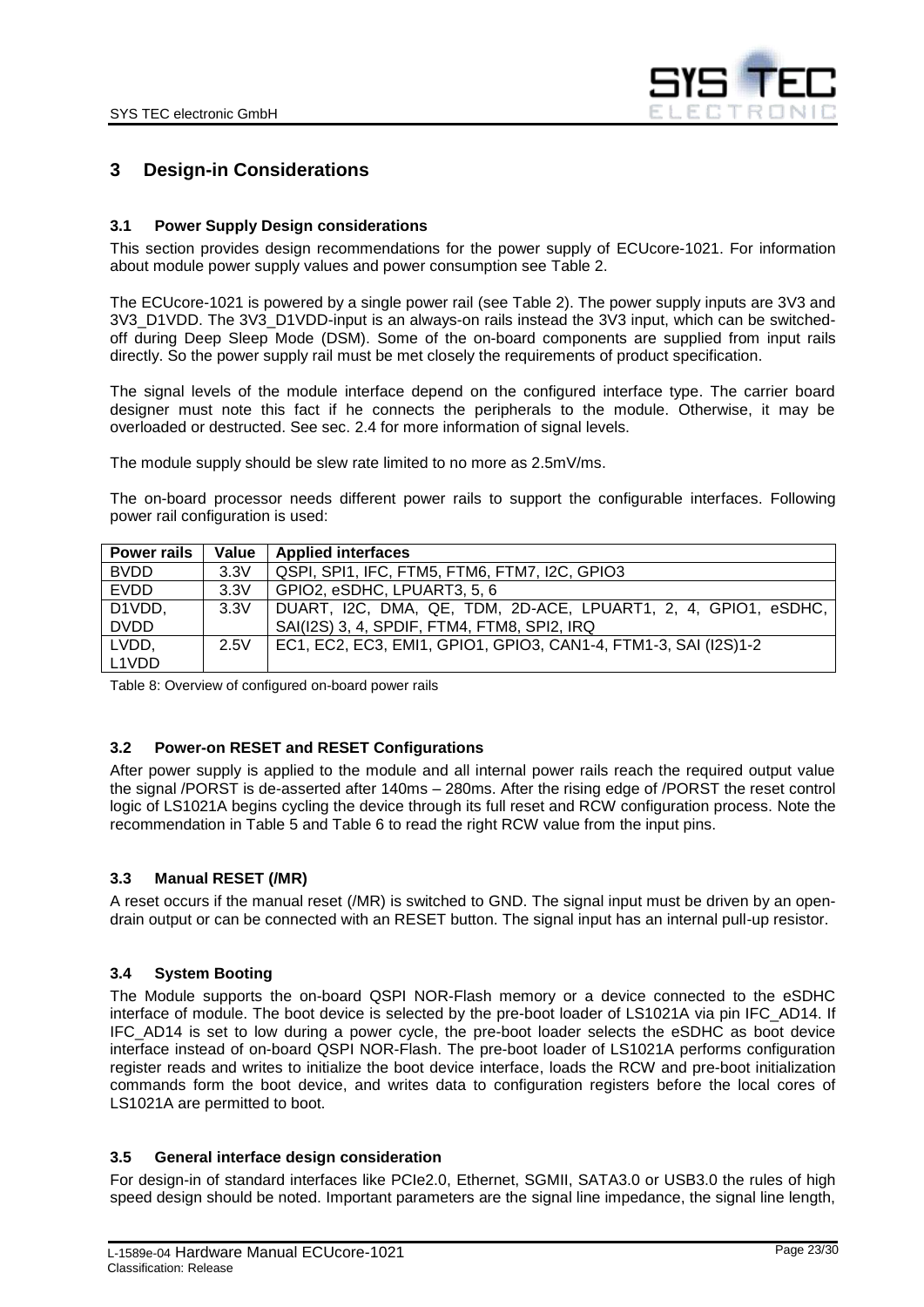

the layer stacking of the printed circuit board and the rules for design the signal traces on the board. The trace width and spacing between the lines depend on the layer stacking. A good guidance for the high-speed interface design on the carrier board can be found in [/3/.](#page-5-1) Additionally, the design-in and layout recommendation of the chip vendors must be pay attention.

The following table shows the trace length used on the module. These lengths are taken into account in design of the overall length (Carrier Board and Module).

| Interface       | Signals                | Trace length      | AC coupled on Module     |
|-----------------|------------------------|-------------------|--------------------------|
| <b>PCIe 2.0</b> | SD1 TX0 P              | 75mm              | Yes                      |
|                 | SD1_TX0_N              |                   |                          |
|                 | SD1 RX0 P              | 67mm              | $\blacksquare$           |
|                 | SD1_RX0_N              |                   |                          |
|                 | SD1_CLK0_P             | 53mm              | $\mathbf{r}$             |
|                 | SD1_CLK0_N             |                   |                          |
|                 | SD1 TX2 P              | 77mm              | Yes                      |
|                 | SD1_TX2_N              |                   |                          |
|                 | SD1 RX2 P              | 82mm              | $\overline{a}$           |
|                 | SD1_RX2_N              |                   |                          |
|                 | SD1 CLK2 P             | 34mm              | $\blacksquare$           |
|                 | SD1_CLK2_N             |                   |                          |
| SGMII/SATA3.03  | SD1 TX1 P              | 72mm              | Yes                      |
|                 | SD1_TX1_N              |                   |                          |
|                 | $\overline{SD1}$ RX1_P | 61mm              | ÷,                       |
|                 | SD1_RX1_N              |                   |                          |
| <b>SGMII</b>    | SD1 TX3 P              | 98mm              | Yes                      |
|                 | SD1_TX3_N              |                   |                          |
|                 | SD1_RX3_P              | <b>113mm</b>      | $\blacksquare$           |
|                 | SD1_RX3_N              |                   |                          |
| <b>USB3.0</b>   | USB1_TX_P              | 36mm              | Yes <sup>4</sup>         |
|                 | USB1_TX_N              |                   |                          |
|                 | USB1_RX_P              | 36mm              | $\mathbf{r}$             |
|                 | USB1_RX_N              |                   |                          |
| <b>USB2.0</b>   | USB1 DP                | 36mm              | $\overline{\phantom{a}}$ |
|                 | USB1_DM                |                   |                          |
| GbE             | GBE0 A+                | 3.3 <sub>mm</sub> | $\blacksquare$           |
|                 | GBE0_A-                |                   |                          |
|                 | GBE0 B+                | 3.1 <sub>mm</sub> | ÷,                       |
|                 | GBE0_B-                |                   |                          |
|                 | GBE0 C+                | 3.1 <sub>mm</sub> | ÷,                       |
|                 | GBE0_C-                |                   |                          |
|                 | GBE0 D+                | 3.3 <sub>mm</sub> | ÷,                       |
|                 | GBE0 D-                |                   |                          |

<span id="page-23-0"></span>Table 9: High-speed interface trace lengths

l

 $3$  The signal line length on Module meets not the recommendations in [/3/.](#page-5-1) Therefore the maximum signal line length on PCB (Module and Carrier Board) should be met the requirements (5.0 inches/127mm) in [/3/.](#page-5-1)

 $4$  Until PCB revision 4377.0, the AC coupling capacitors are not support. The capacitors have to be mounted on Carrier Board. Since PCB revision 4377.1, the capacitors are already present on the ECUcore-module.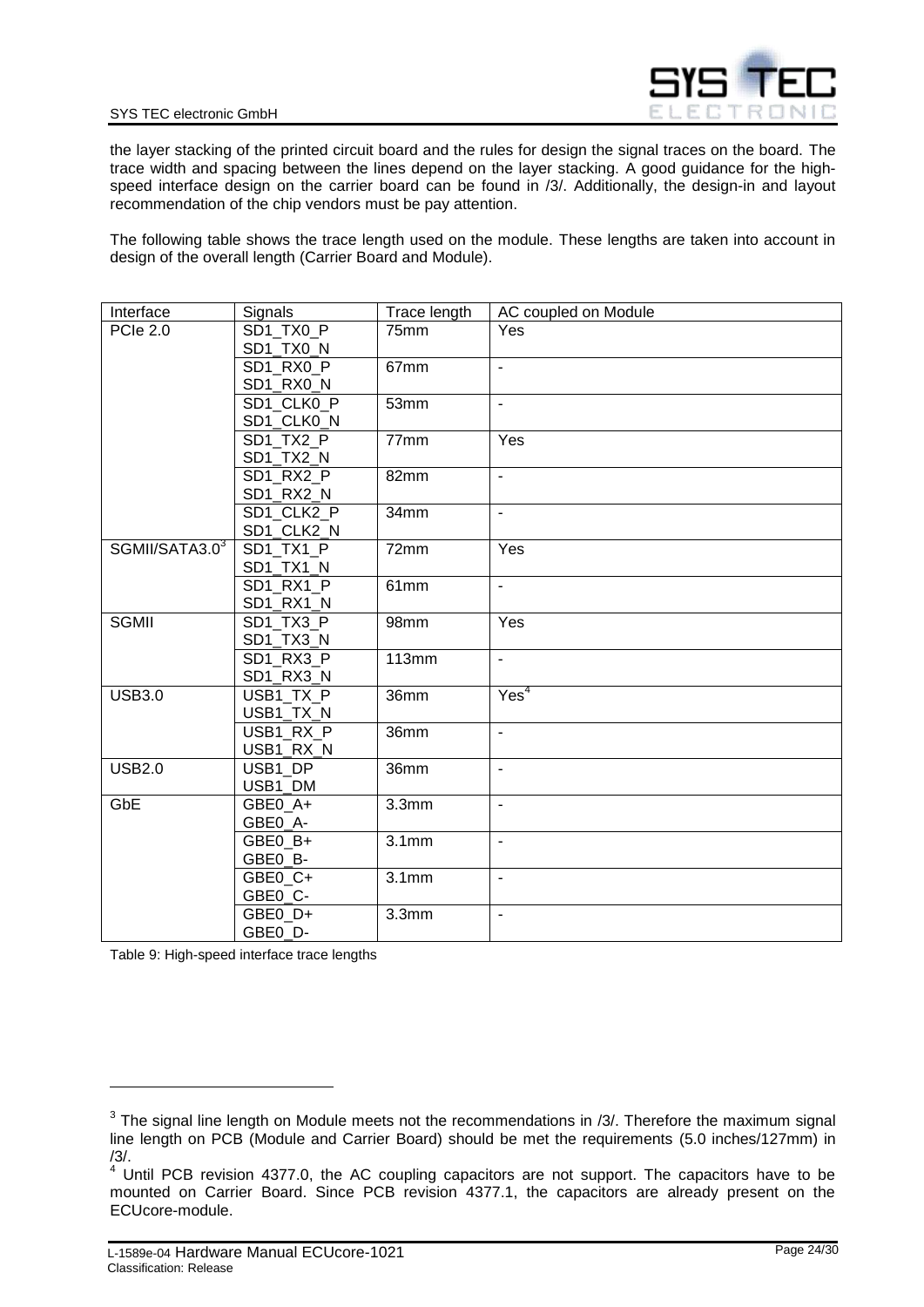

#### <span id="page-24-0"></span>**3.6 PCI Express**

The module supports two PCIe2.0 interfaces. For each interface a 100MHz reference clock output is available. No additional clock buffer on carrier board is needed. The design-in information in [/3/](#page-5-1) should be noted.

#### <span id="page-24-1"></span>**3.7 SGMII**

The module supports up to two SGMII interfaces to connect GBE Phy's. The SGMII interface needs no reference clock. The 25MHz clock for the Phy can be derived from module clock outputs (CLK1\_25M\_3V3). The design-in information of the Phy vendor should be noted.

#### <span id="page-24-2"></span>**3.8 SGMII/SATA**

SGMII and SATA3.0 share the same SERDES-Lanes of LS1021A. SATA3.0 requires AC coupling capacitors of 12nF directly at the SATA connector for RX and TX signal lines. In [/3/](#page-5-1) this would have provided on the modules.

SGMII requires for the RX and TX signal lines an AC coupling capacitor of 100nF at the input side of the Phy. The SGMII and the SATA requirements are contrary to [/3/.](#page-5-1) For this reason, the specific AC coupling capacitors must be located on the Carrier Board.

#### <span id="page-24-3"></span>**3.9 ETHERNET Interface considerations**

The module provides one Ethernet port (GbE0) with integrated Phy (Additionally, up to two more interfaces can be supported with SGMII-Phy's on the Carrier Board). The interface supports 4 wire 10/100BASE-Tx and 8 wire 1000BASE-T as well. The interface signals can be used to connect to LAN connector with internal or external isolation magnetics on the Carrier Board. Additionally to the recommendations in /3/ for the connections of the magnetics to the Phy the following should be notes:

- Termination resistors required by the module Phy are present on the Module.

- The magnetic center tab must be terminated with a 100nF/±10% capacitance to ground. There is no center tab reference signal on the Module connector.

- The module Phy provides two LED output pins (see [Table 6\)](#page-19-0). Each LED output pin can directly drive an LED with a series resistor of typically 220Ω to 470Ω at 3.3V.

SYS TEC has acquired a pool of MAC addresses. The MAC address for the first Ethernet interface GbE0 is barcode-labelled and attached on the Module.

#### <span id="page-24-4"></span>**3.10 I2C Interface considerations**

The I2C bus is a two-wire serial bus. The LS1021A supports up to three interfaces of I2C. The I2C1 interface is always available the other interfaces can also be occupied with an alternative function depending on RCW.

Both signal lines (I2Cn, SCL, I2Cn, DAT) are driven by open-drain outputs of LS1021A. Each signal line needs an external pull-up resistor (see [Table 5](#page-16-0) and [Table 6](#page-19-0) for the related power domain). Some interfaces have a pull-up resistor on the ECUcore-1021. The carrier board should contain an additional pull-up resistor. The line capacitance must not exceed the maximum allowed value. For a rule of thumb, an I2C device has an input capacitance of 8pF. A PCB trace has 0.15pF/mm of trace length. The [Table](#page-25-5)  [10](#page-25-5) shows the recommendations.

| <b>LS1021A</b><br>signal name | <b>ECUcore I2C-</b><br>interface line name | Module pull-<br>up | Minimum pull-up<br>resistor on Carrier<br>board | <b>Maximum</b><br>capacitance on<br><b>Carrier board</b> |
|-------------------------------|--------------------------------------------|--------------------|-------------------------------------------------|----------------------------------------------------------|
| IIC1 SCL                      | I2C1 SCL                                   | 7.5k <sub>Ω</sub>  | $>1.2k\Omega$                                   | $85pF$                                                   |
| IIC1 SDA                      | I2C1 SDA                                   | 7.5k <sub>Ω</sub>  | $>1.2k\Omega$                                   | $85pF$                                                   |
| IIC2 SCL                      | SDHC /CD/I2C2 SCL                          |                    | $>1k\Omega$                                     | $<$ 100pF                                                |
| IIC2 SDA                      | SDHC WP/I2C2 SDA                           |                    | $>1k\Omega$                                     | $<$ 100pF                                                |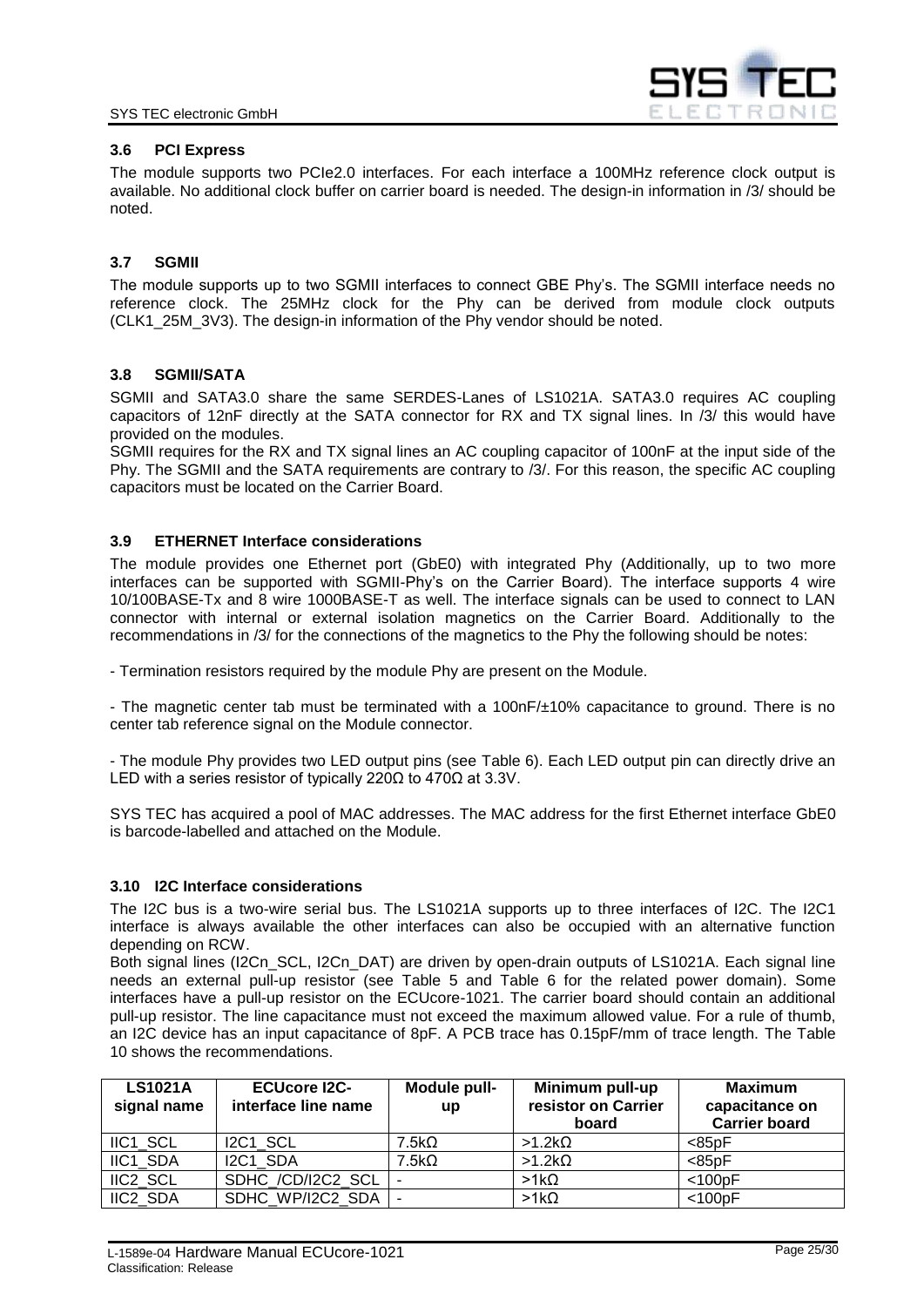

#### SYS TEC electronic GmbH

| <b>SCL</b><br>$\parallel$ IIC3_ | <b>COV</b><br>CD <sub>14</sub><br>◡∩<br>اب |                          | ⊴kΩ | .100pF      |
|---------------------------------|--------------------------------------------|--------------------------|-----|-------------|
| <b>SDA</b><br>IIC3              | B <sub>3</sub><br>טוני -<br>uər<br>_<br>_  | $\overline{\phantom{a}}$ | 1kΩ | $100$ p $F$ |

<span id="page-25-5"></span>Table 10: I2C line pull-up resistors

Each I2C device has a device address. The [Table 11](#page-25-6) shows the on-board existing devices (depends on ordered module configuration), the addresses and the maximum bit rate.

| <b>I2C</b> device | <b>Description</b>                                      | I2C 7-bit device address | <b>Bit rate</b> |
|-------------------|---------------------------------------------------------|--------------------------|-----------------|
| ADM1032           | Femperature sensor                                      | 0x4C                     | 400kHz          |
| PC34VR500V1       | <b>PMIC</b>                                             | 0x08                     | 400kHz          |
| RTC8564           | Real time clock                                         | 0x51                     | 400kHz          |
| Reserved          | not use this device address on<br>Do.<br>Carrier Board. | 0x69                     |                 |

<span id="page-25-6"></span>Table 11: I2C device addresses and bit rates

#### <span id="page-25-2"></span>**3.11 Temperature sensor**

An on-board temperature sensor measures the CPU internal temperature. The measured temperature is compared with the corresponding programmed temperature limits. Exceeding the temperature limits causes the THERM\_/CRIT output to assert low (see module pin connector). The temperature limits can be programmed via I2C interface (see chap. [3.10](#page-24-4) for I2C device addressing).

#### <span id="page-25-0"></span>**3.12 System Diagnostics Controller (SDC, optional)**

The SDC provides the following properties:

- Independently Window-Watchdog timer
- Real Time Clock (RTC)
- Analog voltage input

The SDC is supplied with power by the VBAT pin and 3V3\_D1VDD power supply domain.

#### <span id="page-25-3"></span>**3.12.1 Window-Watchdog timer**

The Module provides a window-watchdog timer which is independently form the CPU clock. The watchdog is a part of the on-board System Diagnostics Controllers (SDC). The watchdog can generate a signal (SDC\_WDTO) to reset the system and Carrier Board if the system hangs for a long time. The signal SDC WDTO is high-active.

The watchdog starts with the first detected pulse at the input SDC\_WDTI or if a Watchdog Trigger command was received by the SDC. The default watchdog timeout (upper threshold) is 60s and can be configured to lower values (value range: 100ms … 60000ms). The default lower threshold of watchdog timeout is 0ms and can be configured to higher values (value range: 10ms … 1000ms).

#### <span id="page-25-4"></span>**3.12.2 Real Time Clock (RTC)**

The RTC is supplied by power supply domain 3V3 D1VDD and by a battery connected to pin VBAT. The RTC keeps the time if the 3V3\_D1VDD is switched off. For this operating state the RTC change-over to a very low current operating mode.

#### <span id="page-25-1"></span>**3.13 Deep sleep mode considerations**

DSM (Deep Sleep Mode) is not supported in the latest version. The module connector pin assignment is prepared to support this feature in a future version. Ask sales department for supporting DSM feature. If no DSM is used, then the pins and 3V3\_D1VDD und 3V3 must be powered from the same power supply on Carrier Board.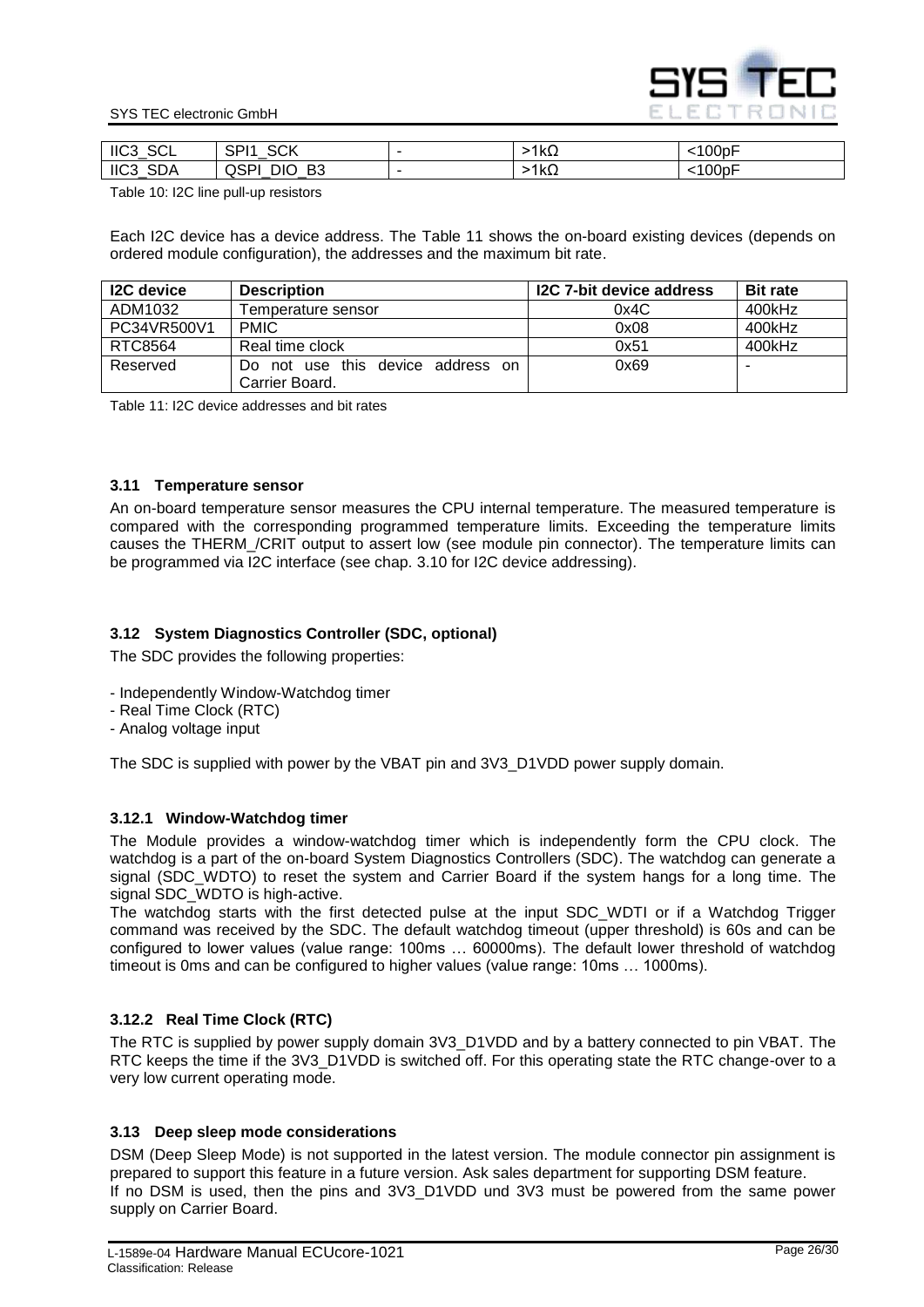

#### <span id="page-26-0"></span>**3.14 Thermal Design considerations**

An example for using a heat sink mounted on heat spreader shows [Figure 5.](#page-26-1)



<span id="page-26-1"></span>Figure 5: Heat spreader with mounted heat sink (dimension and details)



<span id="page-26-2"></span>Figure 6: Heat spreader with mounted heat sink (example)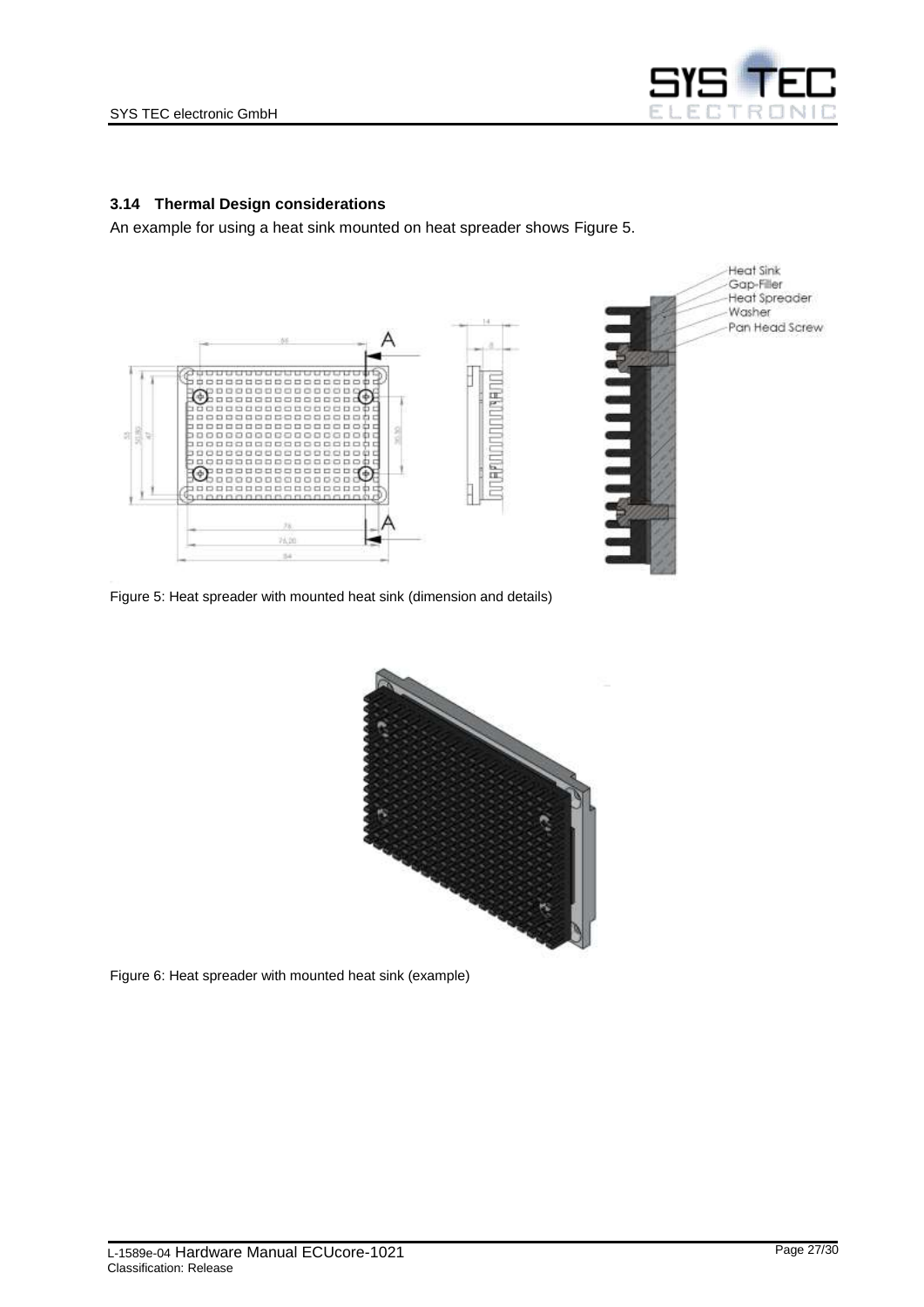

## <span id="page-27-0"></span>**4 Application Carrier Board (optional)**

The carrier board delivered with the Application Kit ECUcore-1021 integrates a broad number of commonly used high-speed interfaces like Gigabit Ethernet, USB3.0, SATA3.0, PCI-Express, LVDS, DVI and SD-Card. In addition various other communication interfaces and user-input elements are available on the board, including CAN, RS485, RS232, PMOD, Arduino, keypad, scroll-wheel, audio, push buttons and LEDs. The delivered schematic diagram of the Application Carrier Board may serve as a base for own hardware designs and accelerates the development time significantly by eliminating typical pitfalls when it comes to the LS1021A chip configuration or power-supply design.

This vast variety of on-board peripherals is an ideal base for implementation of own IoT gateway applications. Supported by an industry-proven Linux version and up to 3 Gigabit Ethernet ports the Application Carrier Board integrates well in existing IT infrastructures. In addition it supports WLAN interface cards connected via MiniPCIe socked.

The on-board SD-Card as well as the mSATA socked allow for easy integration of mass-storage devices onto the Application Carrier Board.



<span id="page-27-1"></span>Figure 7: Block diagram ECUcore-1021 with Application Carrier Board

For use in applications where user interaction is required, the Application Carrier Board offers an interface to connect LVDS capable LCD screens or a DVI socket for use with standard COTS monitor devices. A dedicated touch screen controller is available for connecting resistive touch screens and accessing the on-board ambient light sensor. A dedicated 4x4 keyboard matrix input on a standard 2.54mm pitch pinheader connector allows for interfacing user-specific keypads. Alternatively, you can also use common Human Interface Devices (HID) like keyboard or mouse connected via USB. In case you wish to use the ECUcore-1021 in networked HMI device applications, the on-board scroll wheel with click-input function is an ideal choice for an simplified input device for target visualizations where the use of a keypad or USB connected input devices are not favorable.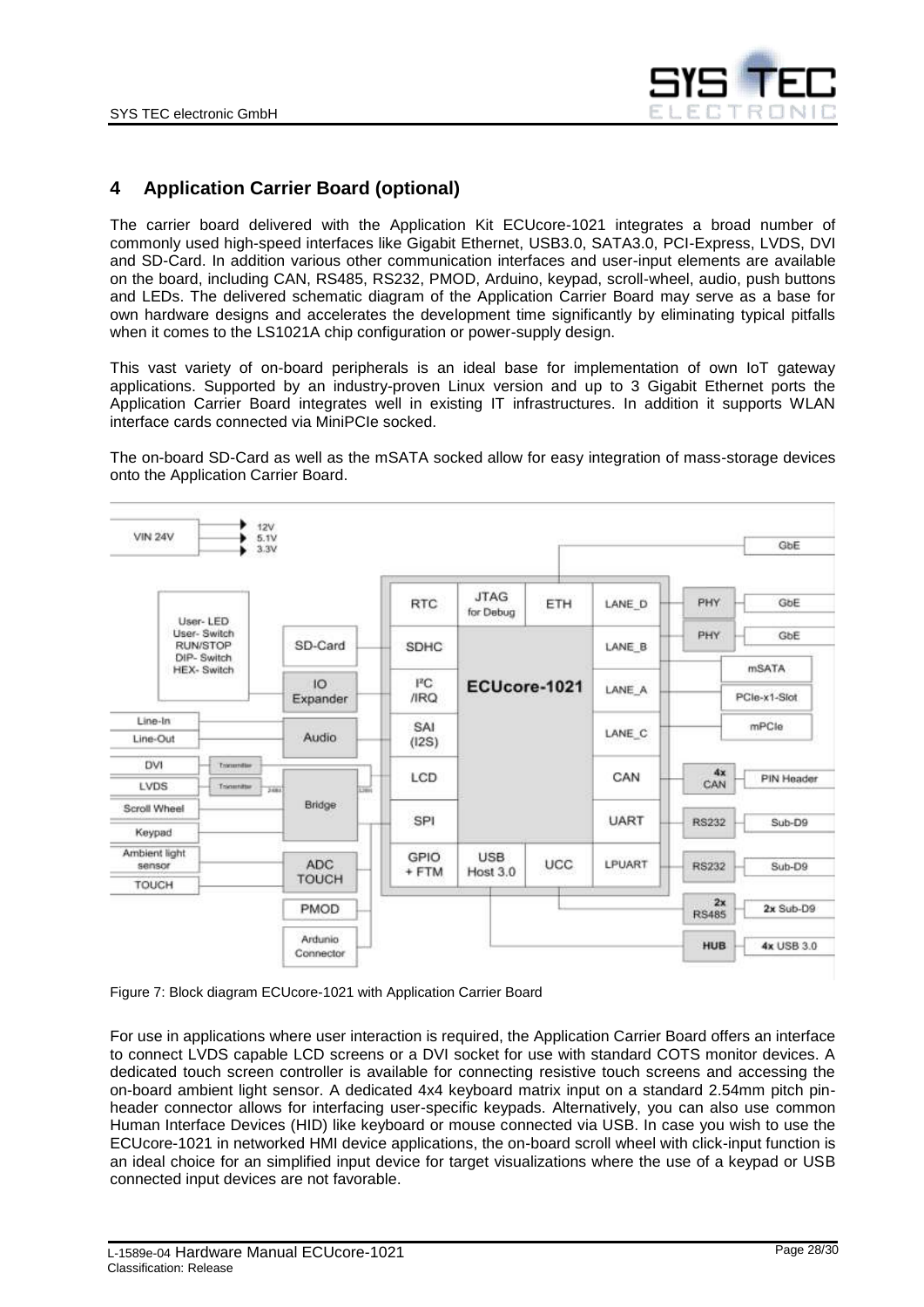

A single frequency beeper device is available for acoustic signaling. In addition, the Application Carrier Board offers a dedicated audio channel with stereo line-in/line-out.

To support an easy and standardized local I/O extension the Application Carrier Board offers one socket connector for interfacing Arduino Shields and two PMOD sockets, the standard interface to connect sensors from Analog Devices. A number of push-buttons, switches and LEDs, as well as a temperature sensor are already integrated on-board.

Users with higher demands in I/O functionality may extend functions using the on-board PCI-Express slot e.g. for connecting FPGA cards or use the available USB3.0 ports. At the same time common field bus interfaces like Ethernet, CAN or RS485 are available for remote I/O extension. Please contact us for supported field bus protocols such as POWERLINK, CANopen and/or Modbus.

The Application Kit includes an Application Carrier Board with pre-assembled ECUcore-1021 and heatspreader plate. The DVD contains the development environment for C/C++ application development on the ECUcore-1021 pre-installed on a ready-to-use virtual machine (VMware). The delivered documentation include the Application Carrier Board schematic diagram and its Bill of Material (BOM), the components used have been selected for applications in industrial environments. The schematic diagram provides a start point for the development of own application specific boards. The user gets to know the software environment, can execute performance tests and can begin to write application software.

You are looking for a ready device solution? Please have a look at our IoT Gateway device, where we offer a special version of our Application Carrier Board with ECUcore-1021 in a professional enclosure solution with various add-on options.